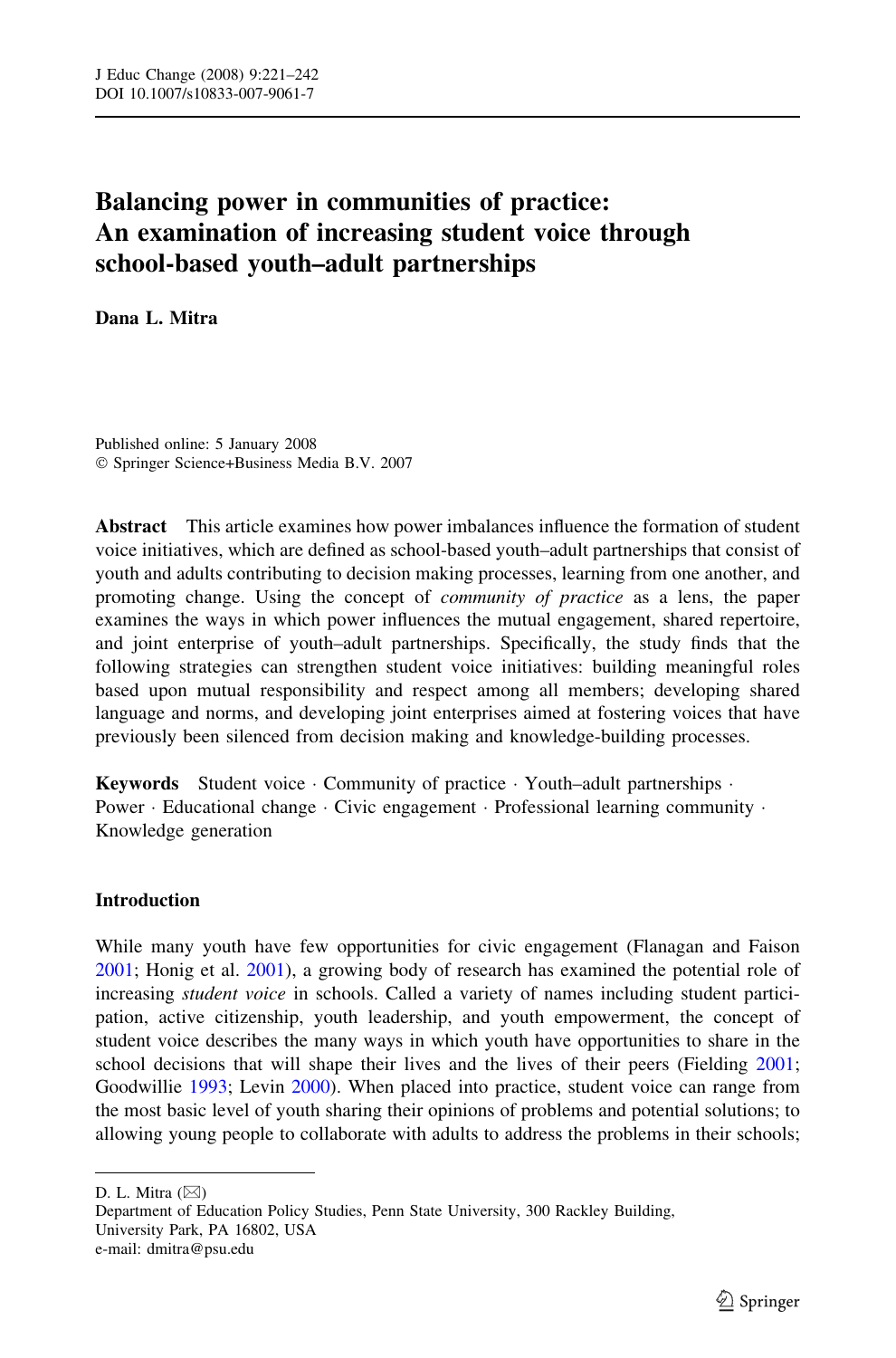to youth taking the lead on seeking change (Mitra [2005a](#page-20-0)). All types of student voice, from limited input to substantial leadership, are considerably different from the types of roles that students typically perform in schools (such as planning school dances and holding pep rallies).

While the conception of student voice tends to be under-theorized in educational research, it fits well with the concept of youth–adult partnership (Camino [2000\)](#page-19-0) discussed in the field of human development. Youth–adult partnerships are defined as relationships in which both youth and adults have the potential to contribute to visioning and decision making processes, to learn from one another, and to promote change (Jones and Perkins [2004\)](#page-20-0). With appropriate guidance and coaching by adults (Camino [2000](#page-19-0)), collaboration consists of creating a learning environment in which individuals come together in groups with the willingness to share authority, accept responsibility, and highlight individual members' abilities and contributions (Panitz [1996](#page-21-0)).

A growing body of research has documented the benefits of school-based youth–adult partnerships for schools and the young people involved. Youth–adult partnerships have the potential to create a synergy that transcends what youth or adults alone can do, including sparking great strides in crystallizing an organization's vision and accomplishments (Eccles and Gootman [2002;](#page-19-0) Kirshner et al. [2003;](#page-20-0) Mitra [2007,](#page-20-0) in press; Zeldin [2004;](#page-21-0) Zeldin et al. [2005](#page-21-0)). Youth collaboration with teachers and administrators reminds adults that students possess unique knowledge and perspectives about their schools that adults cannot fully replicate (Kushman [1997;](#page-20-0) Levin [2000;](#page-20-0) Mitra [2007,](#page-20-0) in press; Rudduck et al. [1997;](#page-21-0) Thorkildsen [1994](#page-21-0)). Through open conversations about injustices in schools, student voice can raise equity issues that tend to get swept under the rug by administrators and other adults in the school who would rather avoid controversy. By involving students—and particularly students failing subjects or rarely attending school—school personnel cannot easily shift the blame of failure onto the students. Instead they must assess the problems within the school's structure and culture (Fine [1991](#page-19-0); Mitra [2007,](#page-20-0) in press; Wehlage et al. [1989\)](#page-21-0). Furthermore, school personnel learn that youth have access to information and relationships that teachers and administrators do not, such as providing a bridge between the school and families reluctant to interact with school personnel, including first generation immigrant families (Mitra [2006](#page-20-0)a). In addition to fostering new knowledge, such partnerships can help students to develop positive relations with teachers that did not exist previously (Cook-Sather [2001](#page-19-0); Mitra [2003](#page-20-0)).

While research is growing on the outcomes of school-based youth–adult partnerships, less is known about *how* to engage students as active partners in school change. Youth– adult partnerships must develop new ways to communicate effectively and to learn how to work together in more equitable ways. To do so, adults must relinquish some of their power and work to build a tone of trust among adults and students (Cervone [2002](#page-19-0)). Without an intentional focus on building relationships, student voice can easily become tokenism. True engagement requires a ''rupture of the ordinary'' (Fielding [2004](#page-19-0)), which demands as much of teachers as it does of students.

### Developing 'communities of practice'

A community of practice framework provides a useful lens for examining ways in which groups collaborate in the process of developing new forms of knowledge and ways of thinking about common problems and concerns. Communities of practice are groups of people who share a common concern about a problem and seek to deepen their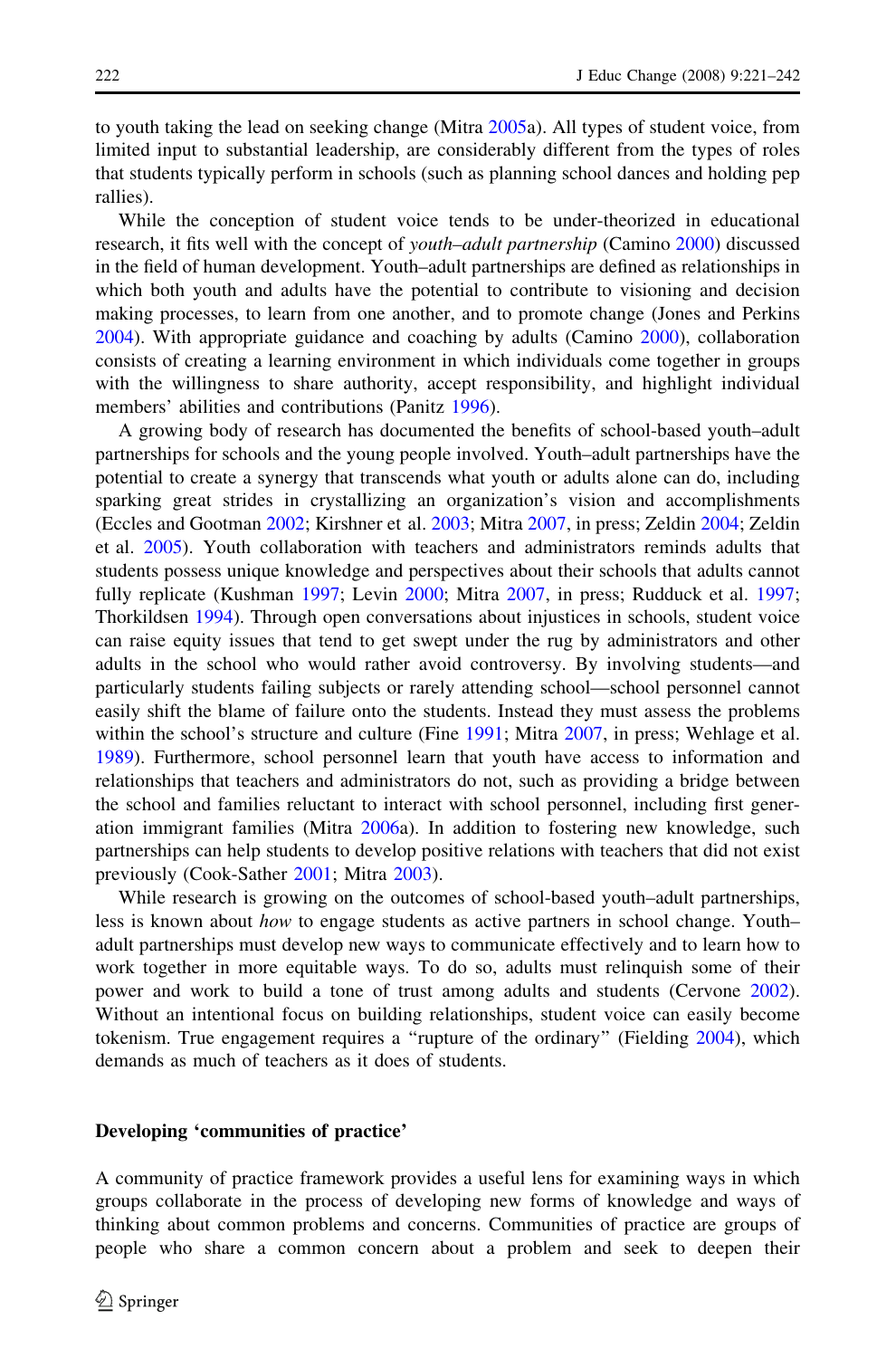understanding of this problem through interacting on an ongoing basis. The heart of a community of practice is knowledge generation (Brown and Duguid [2000](#page-19-0)), which occurs through a negotiation of meanings and involves a transformation of the collective identity of the group and of individual identity. Through interacting with one another, group members share insight, advice and build a collective knowledge base (Wenger et al. [2002](#page-21-0)). The community of practice concept emerged out of traditions of sociocultural (Rogoff [1990\)](#page-21-0) and situative theories of learning (Greeno and MMAP [1998](#page-20-0); Lave [1988](#page-20-0); Lave and Wenger [1991](#page-20-0)), which claim that we learn and become who we are through interaction with others. Through a reciprocal process, learning transforms individuals, and individuals collectively reproduce and transform the social and cultural structures in which they are situated (Lave and Wenger [1991](#page-20-0)). The social construction within a group and individuals' subsequent learning occurs through an "activity" or "practice." The group constructs new forms and features of reality that subsequently changes the individuals themselves and the collective (Davydov [1999\)](#page-19-0). Schwartz [\(1999](#page-21-0)) describes this reciprocal process as ''productive agency'' because the group actively works to construct shared meaning, often through learning about and negotiating understanding.

For research examining group dynamics, a "community of practice" framework has proven to be a useful framework because it can help to examine how individuals collectively engage in joint work and how they learn from one another through this collective activity. The frame provides a lens for meso-level analyses of teacher and student experiences in reform efforts (Gallucci [2003;](#page-19-0) Kirshner [2003;](#page-20-0) Mitra [2005](#page-20-0)b). The community of practice framework has been used, for example, as a research tool for identifying individual identity formation and inter-individual interaction in classrooms and other organizational settings (Maynard [2001](#page-20-0); Yamagata-Linch [2001](#page-21-0)). The frame has also been used as a design tool for tracking the growth of community and for understanding instructional environments (Barab and Duffy [2000;](#page-19-0) Palinscar et al. [1998\)](#page-21-0).

The use of the community of practice frame in educational research increased dramatically<sup>1</sup> after the publication of Etienne Wenger's book *Communities of practice:* Learning, meaning, and identity in 1998. In fact, an examination of the ERIC database demonstrates a marked growth of the use of the communities of practice frame, with over 100 citations since 1998, as compared to just a handful of citations prior to that time. Wenger's greatest contribution in his book was a specification of the components of a coherent ''community''—mutual engagement, joint enterprise, and shared repertoire. The three dimensions, respectively, offer a way to: examine the roles and identities of members of a group, the tasks and vision of their work, and the tools and processes they develop to help them move forward. Table [1](#page-3-0) details Wenger's three dimensions of communities of practice.

While the concept of community of practice provides an important way of examining individuals working in educational change efforts, many scholars have lamented the lack of attention to power in the community of practice framework (including Brown and Duguid  $(2000)$  $(2000)$ ). As Engeström and Miettinen  $(1999)$  $(1999)$  stated in the introduction to the volume that they co-edited, ''What seems to be missing is movement outward and in unexpected directions: questioning of authority, criticism, innovation, and initiation of change. Instability and inner contradictions of practice are all but missing'' (p. 12). Fox ([2000](#page-19-0)) similarly emphasizes that learning is discussed in Wenger's framework in the context of

 $1$  Only nine citations exist in the ERIC database for the term "community (ies) of practice" in 1999. In 2000, the number doubled to 19, it nearly doubled again to 31 citations for 2001, and then jumped to 46 citations for 2002, and remained steady thereafter.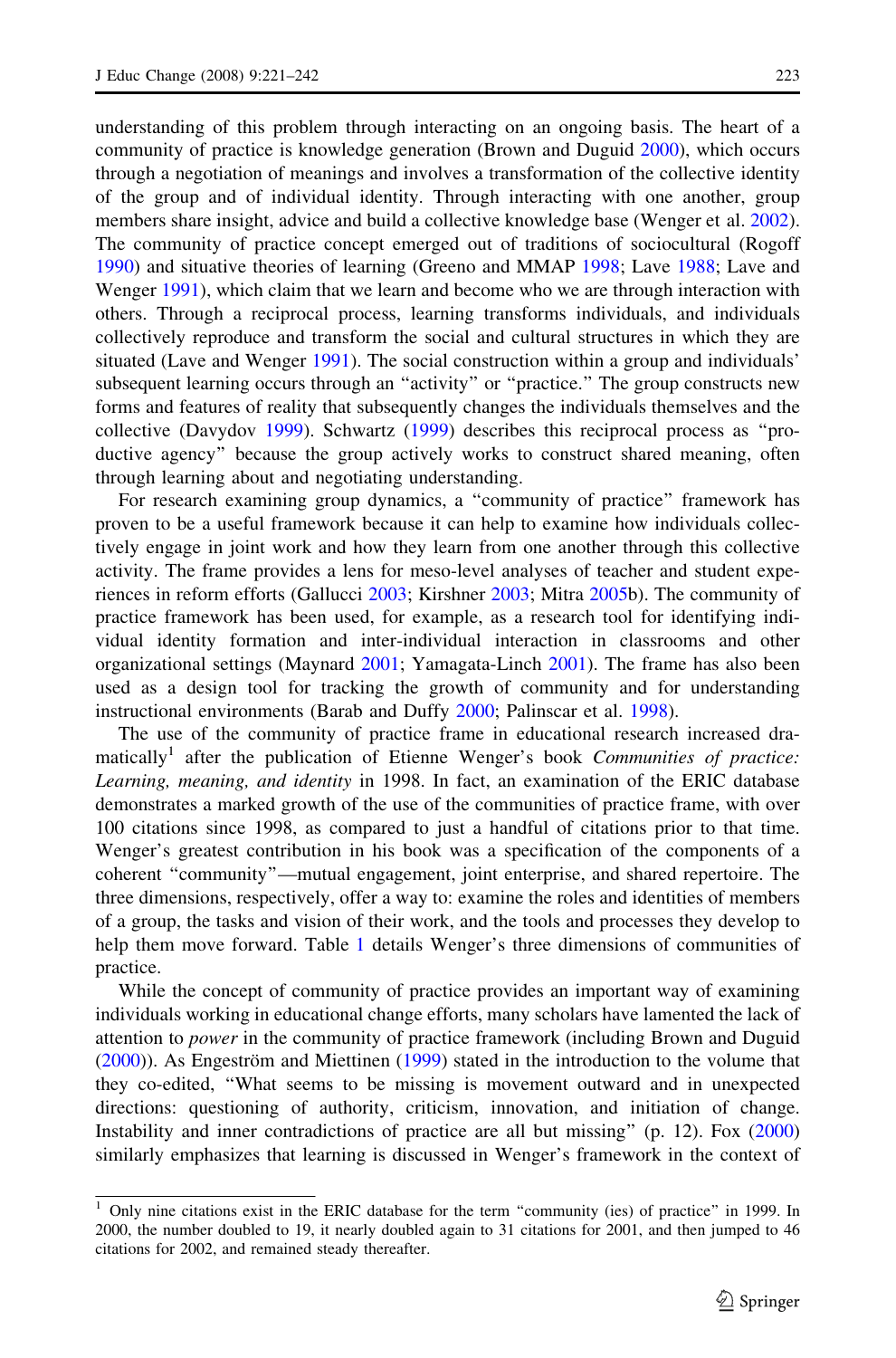| Dimension            | Definition                                                                                                                                         |
|----------------------|----------------------------------------------------------------------------------------------------------------------------------------------------|
| Mutual<br>engagement | Building relationships and establishing roles with others through direct interaction and<br>reflection on previous interactions and identities     |
| Joint enterprise     | Developing and negotiating group activities, including reconciling conflicting<br>interpretations and holding each other accountable for this work |
| Shared<br>repertoire | Producing and adapting tools—styles, discourse, symbols, routines, artifacts, language                                                             |

<span id="page-3-0"></span>Table 1 Summary of community of practice dimensions

identify formation in which conflict can be beneficial or harmful. Wider issues of power are only discussed in passing.

Power imbalances are critical for understanding educational reform, since change efforts are often about shifting power relations. Questions of who has a voice in decision making become important in many instances involving school improvement, including: whether teachers should have a voice in determining curricular reform, whether students should help to identify the problems in their school and try to address them, and whether parents should help to develop school-wide standards. The power and status distinctions in school settings especially provide a dramatic form of asymmetry due to institutional norms of deference to adult authority and the separation of adult and youth roles in schools. Altering such working conditions requires developing new norms, relationships, and organizational structures (Della Porta and Diani [1999](#page-19-0); Oakes and Lipton [2002](#page-21-0)).

Examining power relations and status within communities of practice is particularly important in order to understand how conflict might prevent knowledge generation and the creation of a collective identity. Efforts to increase student voice through school-based youth adult partnerships<sup>2</sup> provide an opportunity to examine questions of power in communities of practice because of the established differences in power and authority of students and adults in schools. In this article, I weave together previous research on communities of practice, on student voice initiatives, and on youth–adult partnerships with my own empirical research to synthesize and articulate a deeper conception of communities of practice that face strong internal power imbalances. The focus of the article examines conditions that enable and constrain group dynamics of youth–adult partnerships rather than focusing on ways in which these communities of practice question and challenge broader power imbalances in schools and society.

### Methods

### Sample

The study consisted of a purposive design specifically to examine the process of developing strong school-based youth–adult partnerships (Strauss and Corbin [1990](#page-21-0)). Building on previous research examining student voice initiatives (Mitra [2002](#page-20-0), [2007](#page-20-0), in press), the sampling strategy sought out youth–adult partnerships that were identified as stable and

<sup>&</sup>lt;sup>2</sup> This article uses the term school-based youth–adult partnership to connote a specific form of community of practice that includes as part of its goals to increase student voice in schools.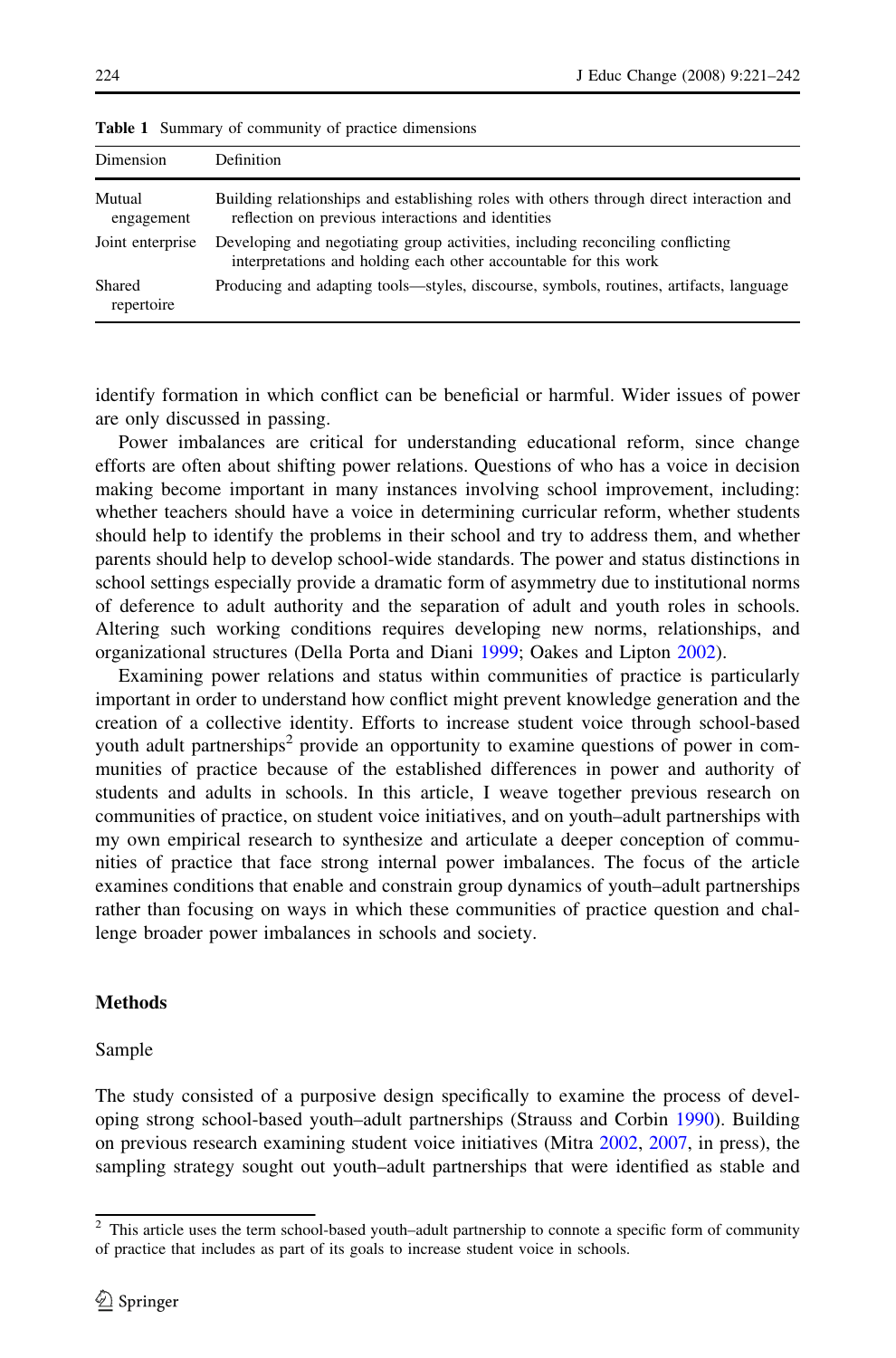promising rather than finding schools with representing a range of student involvement from none to actively involved. The sample (see Appendix A) consisted of 13 schools that received funding from a local foundation in the San Francisco Bay Area to work on building a student voice initiative in their school. The grant initiative was targeted at schools in urban settings that possessed a diverse population, a public school system that lacked sufficient funding, and high concentrations of poverty.

The selected schools received \$5,000 in seed funding based on their demonstrated ability to propose a reasonable plan for strengthening their youth–adult partnership and an indication that they possessed sufficient capacity to enact their plan. The staff of the foundation worked closely with potential applicants to learn more about both the goals and process of the groups. This interaction before the funding decision helped to inform the selection committee of the extent to which young people were actively involved in the grant writing process, since preference was given to applicants that actually had youth write the grant request themselves.

### Data collection

Data collection for this study sought to gain the perspectives of participants in the youth– adult partnerships at the beginning and end of their grant cycle. Semi-structured telephone interviews were conducted with a minimum of two and a maximum of five individuals participating in each of 13 groups. Care was taken to gain perspectives of youth and adults in all of the cases in the study.

When conducting semi-structured interviews, the intent was not to follow a pre-determined protocol, but instead to allow the interviewees to tell their stories in a manner that could best describe their group experiences. The protocol (see Appendix B) ensured that all the questions were discussed by the end of the interview, if not in the same order. The interviews lasted between 30 and 60 min. All interviews were recorded on audiocassette and transcribed to preserve the words of the interviewees.

Observations<sup>3</sup> were also conducted of the organizational meetings held by the foundation for schools wanting to apply for funding along with subsequent meetings for the funded schools. The purpose of these meetings was both to share information and expectations about the grant process but also to encourage schools to broaden the possibilities of their work by learning from each other and by reflecting on the work of their communities of practice. The meetings included small group discussions and collective brain storming on how to improve the work of all of the groups. These opportunities allowed for a comparison of the plans and interaction styles of the 13 groups. Observations were conducted by transcribing conversations (verbatim when possible) using a laptop computer during the meetings. Data collection also included reviewing the web sites and publications of the groups as well as learning about the broader contexts of the schools and communities of the case through school web sites and newspaper clippings.

While it would have been preferable to conduct observations of the groups at their school sites, the project did not have sufficient funding to support the extensive travel costs that observations would have required. Observation opportunities were therefore chosen to maximize the opportunities to observe as many groups as possible.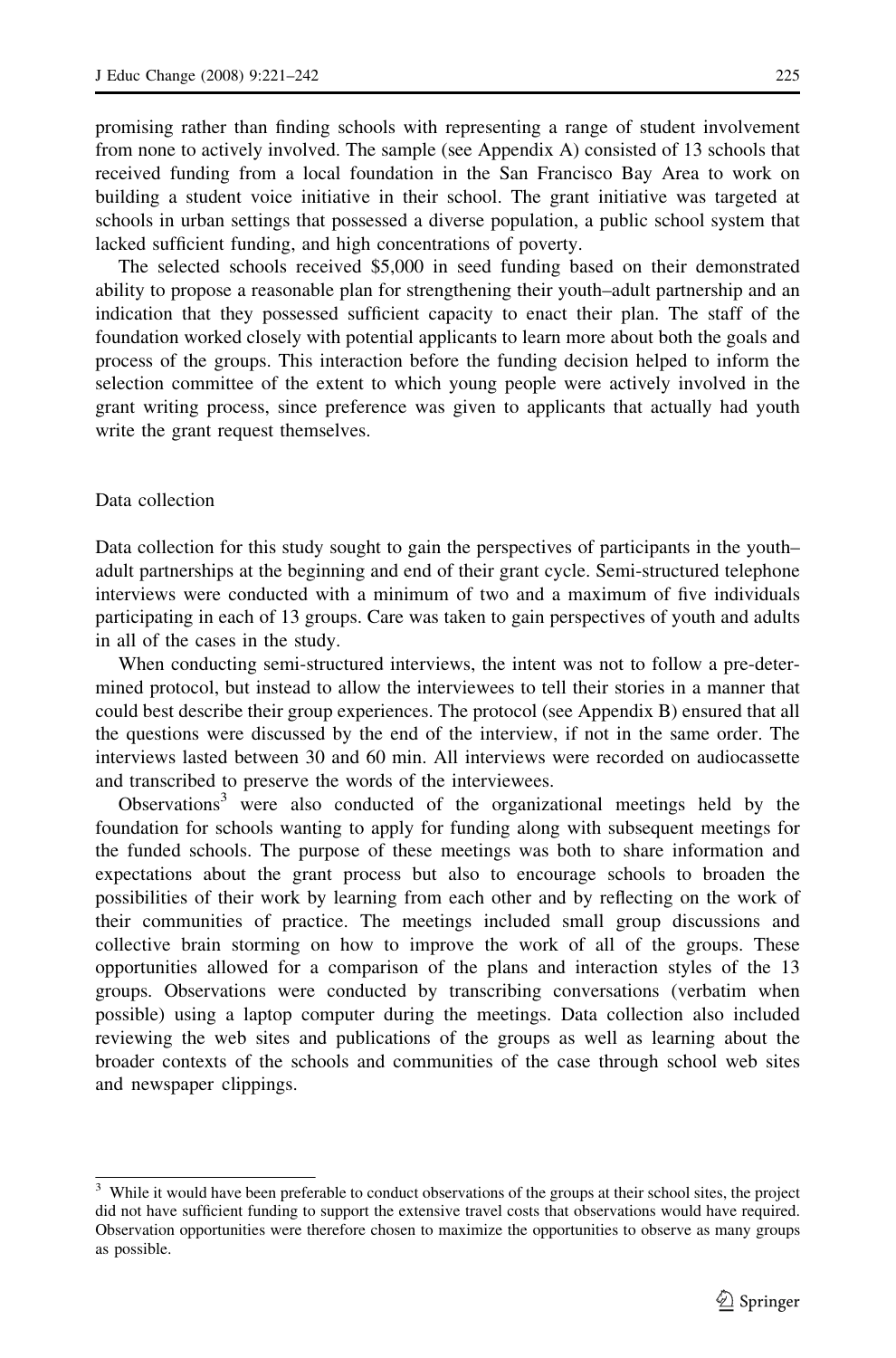# Data analysis

This study builds upon a previous in-depth case study that identified the similarities between youth–adult partnerships and the communities of practice literature (Mitra [2005](#page-20-0)b). The analysis of the data began in this study with a community of practice conceptual framework developed in this previous study, with the expectation that the new data would revise and improve the previous work (Miles and Huberman [1994;](#page-20-0) Strauss and Corbin [1990\)](#page-21-0). Special care was taken to search for discrepant evidence and claims that could be considered contradictory to the original framework. A preliminary round of data collection that consisted of ten interviews confirmed that a community of practice framework continued to be a useful lens for understanding the process of adults and youth working together. The remaining interview and observational protocols were developed based on a conceptual framework that focused on using community of practice as a lens for examining youth–adult partnerships. Interview questions and observational protocols therefore focused heavily on group process and how learning occurred in the 13 cases as they focused on activities geared toward increasing student voice. Moving back and forth between the data from this study and the literature on youth–adult partnership partnerships and the literature on communities of practice led to the creation of an *explanatory* framework, which illuminated how youth–adult partnerships tried to address issues of power within their communities of practice. (Miles and Huberman [1994;](#page-20-0) Strauss and Corbin [1990](#page-21-0)).

# **Results**

Wenger's three components of communities of practice—mutual engagement, shared repertoire, and joint enterprise—provide a useful set of concepts for explaining the ways in which school-based youth–adult partnerships work together and focus on activities to accomplish. In turn, experiences of efforts to increase student voice through school-based youth–adult partnerships highlight the role of power balances influencing how communities of practice interact. The cases in this study also offer lessons regarding how relational patterns can improve or inhibit working relationships.

### Mutual engagement

Mutual engagement consists of the roles and participation patterns among the actors in a community of practice (Wenger [1998\)](#page-21-0). Through direct interaction, a community of practice learns how to work together, including developing roles based on of the diversity of individual strengths, talents, and perspectives so that specialized tasks can be created and persons can gain individual identities within the group. For example, Greeno et al. ([1999\)](#page-20-0) offer the metaphor of a rope to represent the importance of all members of a community of practice relying upon each other. Their research described their community of practice as consisting of three fibers—the researchers, teachers, and curriculum builders—which together contained the knowledge and experiences that maintained the strength and function of the group. Mutual engagement therefore does not entail homogeneity but instead requires relationships among people to establish that all group members both teach and learn from each other.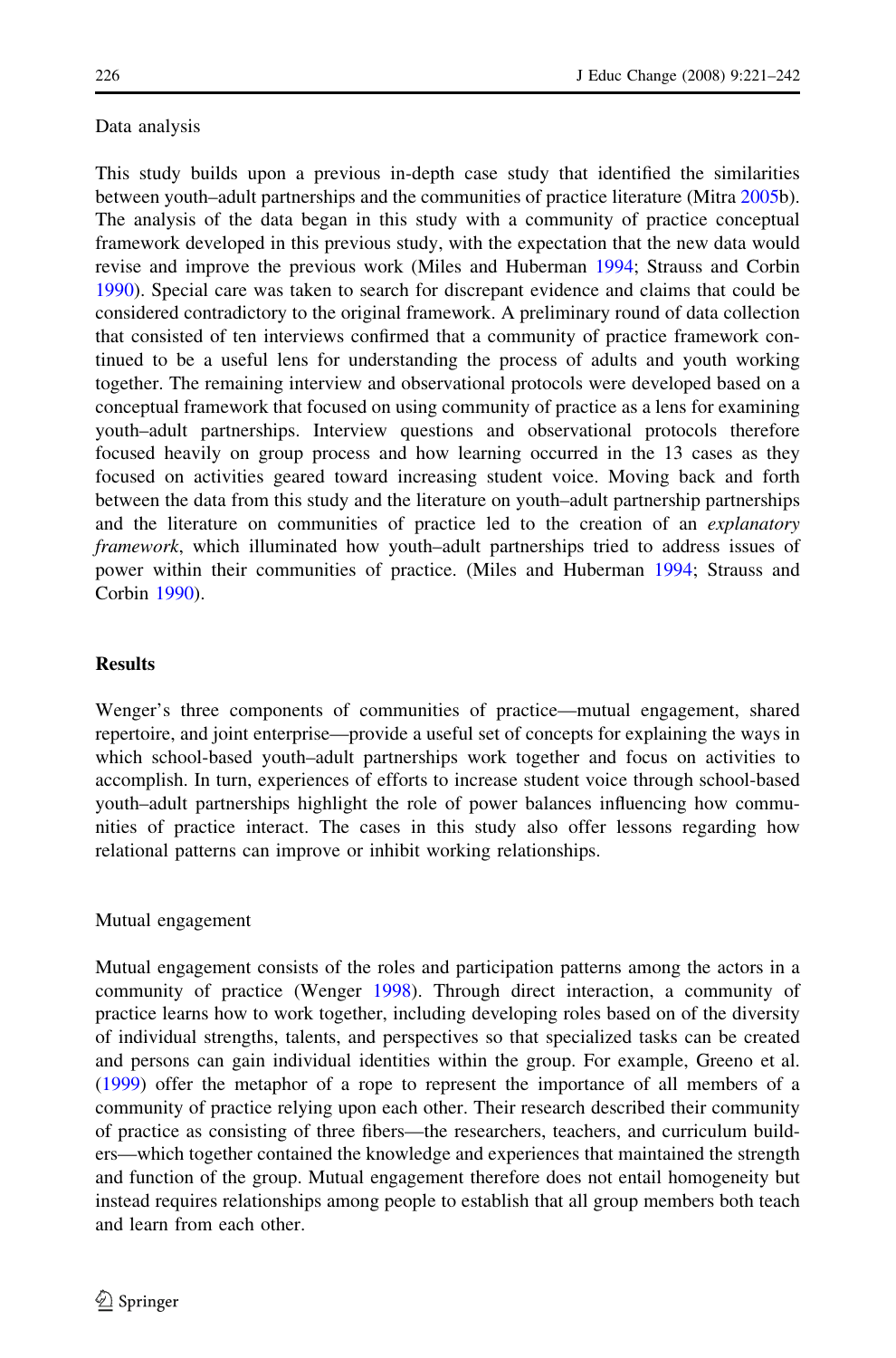Youth–adult partnerships require inclusion of young people in the creation of knowledge and sharing of ideas. While schools and organizations often like the idea of increasing student voice in conversations, the implementation of such an effort requires intentional effort and energy to be successful. Often, this level of effort is not maintained. An example of a failure to include youth occurred during a culminating event of a large educational reform initiative in the San Francisco Bay Area. During an all-day conference, sessions were designed to serve as a forum for schools to exchange ideas and to begin to build communities of practice that would continue beyond the small conference. The conference planners wanted to include students in these conversations, but the effort backfired because little thought was given to how students were to be engaged in the proceedings. While students were invited to attend the conference, they were not asked to present at the sessions, and they responded that they did not feel welcome to share their experiences during the sessions that they attended. Students from Fremont High School wrote a stinging review of the conference in their newspaper that they handed out at the event. Challenging that the conference developers and its participating schools wanted student involvement in name only, the student editorial stated:

To our chagrin and disappointment, we did not feel welcome when we attended sessions, which were aimed primarily toward adults and anyone who was especially familiar with the jargon of educational processes … In the end, we are left feeling that our participation is more about creating public relations for [the sponsoring organization] than it is about creating meaningful student voice in the process.

The example indicates that developing communities of practices containing individuals with large status and power differences requires a need to attend to equity issues so that the lowest status individuals in the community of practice actually do have the opportunity to co-construct the joint enterprise. Problems arose since lower status individuals were included in community of practice but were not given the opportunity to be a part of the joint enterprise. True collaboration with students in this venture would have necessitated a change in participation structures.

What is remarkable about the failures of this initiative is that the conference did not even take basic steps to facilitate the inclusion of students other than inviting them to attend. Yet, previous research suggests that the extension of collegiality need not be large for a newcomer to feel welcome. Drever and Cope ([1999\)](#page-19-0), for instance, found that student teachers are extremely grateful just to be welcomed by a community of practice, even if they are not truly members. Such a welcomed entrance into a community could be a first step toward apprenticeship learning and deeper forms of membership. In the above example of student participants at the conference, the students did not even receive a welcome as a gesture of belonging within the conference.

### Sharing power between adults and youth

A big reason for the reluctance of adults to increase student voice in communities of practice is that the institutionalized roles of teachers and students in school contradict much of what an adult-youth partnership is about. The power and status distinctions in school settings provide a dramatic form of asymmetry—especially due to commonly-held norms of deference to adult authority and the separation of adults and youth roles in schools.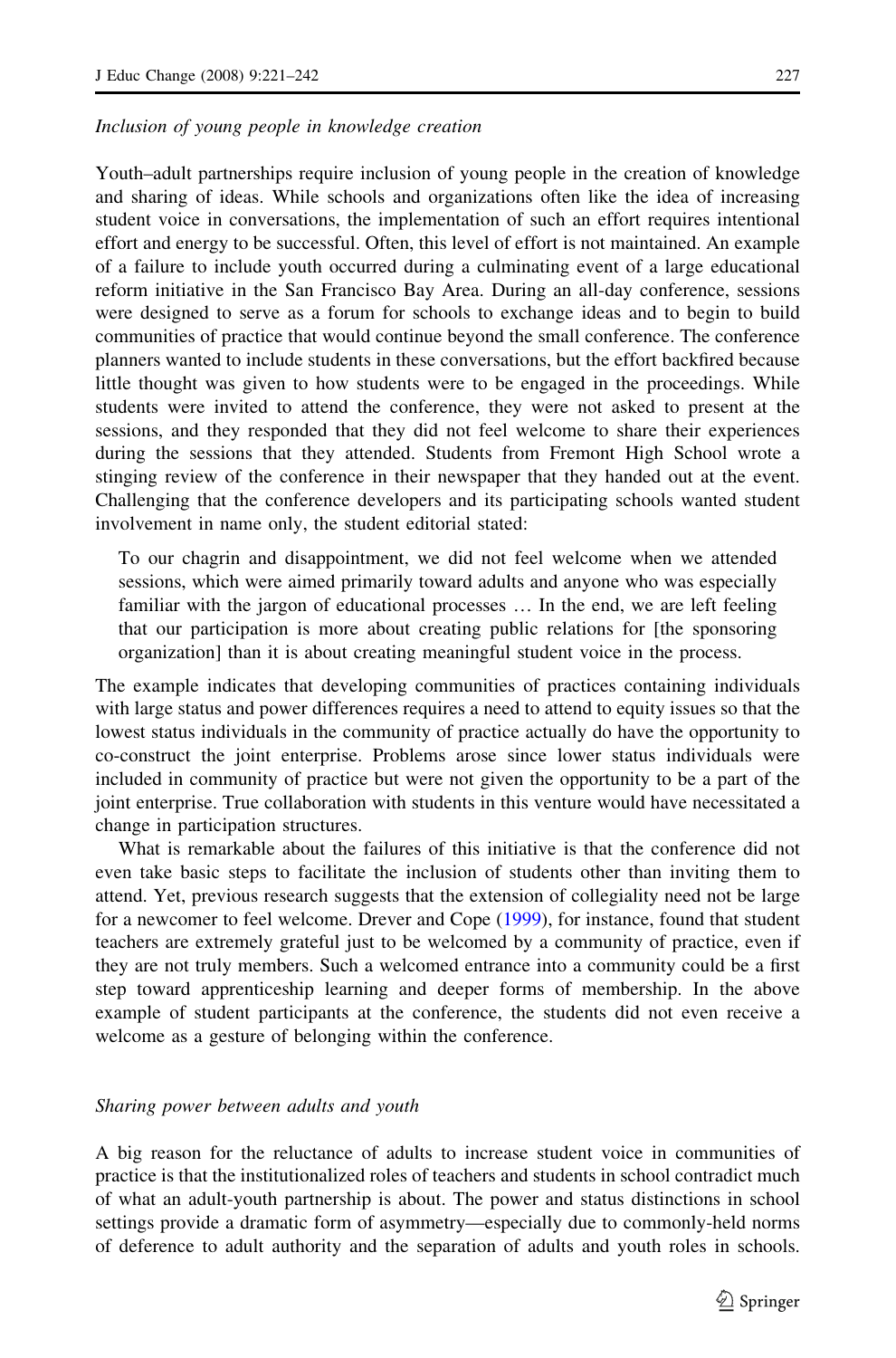Within the walls of schools, adult and youth often fall back to their expected teacher/ student roles, even when they are intentionally trying to foster new types of relationships. Learning how to enable youth to assume more leadership is particularly challenging in school settings where teachers are often used to being in control. The teacher advisor at Hoover High School explained the struggle of being a teacher who is working on building a youth–adult partnership: ''I'm an organization freak, and I can see what needs to be done to create movement. Often in my experience as a teacher, kids tend to procrastinate and leave things and think it will all work out. It makes me nuts.'' A teacher advisor at Whitman High School similarly expressed the tensions between learning to be a strong advisor and the training of a traditional teacher. Working in a youth–adult partnership is a different form of relationship, she explained. It is ''trying to step back while also giving them some perspective when necessary …. But maybe they're going in a way that seems totally frivolous, and it's actually what really needs to be happening. It's so hard to know …. It's a fine line of learning how to foster, and encourage, and also guide.'' Because institutional norms of schools define the roles of teachers and students, becoming a partner with youth requires adults to step out of teacher mode. Instead, previous research has found that adult advisors must learn to be a coach who provides meaningful leadership opportunities and fosters the skills of youth to be able to assume these positions (Camino [2000;](#page-19-0) Denner et al. [2005](#page-19-0)).

Often adults want to be sure that youth have the ability to assume leadership before they are willing to share power with them (Muncey and McQuillan [1991;](#page-20-0) Zeldin et al. [2005](#page-21-0)). The paradox of such a situation is that young people can lose the opportunity to develop leadership skills because they do not currently possess them (Zeldin [2000\)](#page-21-0). Adults must walk a fine line then of taking the risk of sharing leadership with young people even if at times doing so may cause the project to fail. An adult advisor at Sierra High School discusses this dilemma by explaining, ''What we, the adults, are trying to do is show them all how to funnel their best skills …. I want them to do a youth-led program, and they're doing it, but teaching them leadership [is tough] when their skills are so bad.'' The adult worked to celebrate the talents of young people in the group but also remain conscious of ways in which students were not prepared to assume other tasks, such as students skilled at administrative tasks but not at facilitating meetings of their peers.

### Developing mutual respect and responsibility

To push past these tensions, successful communities of practice must foster mutual respect and responsibility. A youth at Sierra High School explained that, ''She doesn't sit here and breathe down our necks and say, 'You'd better do this.' We're all on the same page.'' Similarly, a youth member at Midland High School explained, ''You got to be on the same page. You got to be able to talk about something and respect each other's point of view.'' While equal power and equal roles among members of a community of practice are never expected, in order for all members to have a valued role in the collective, all must feel that they have a role to play in the sharing of knowledge and information. The young person felt that these critical components of a community of practice were not always present in the Midland partnership.

Mutual engagement does not mean equality among group members. A common misconception, however, is that to empower some members of a collective others must give up power, and in the case of youth–adult partnerships it is often assumed that an increase in youth leadership means that adults must simply ''get out of the way'' (Camino [2005](#page-19-0); Mitra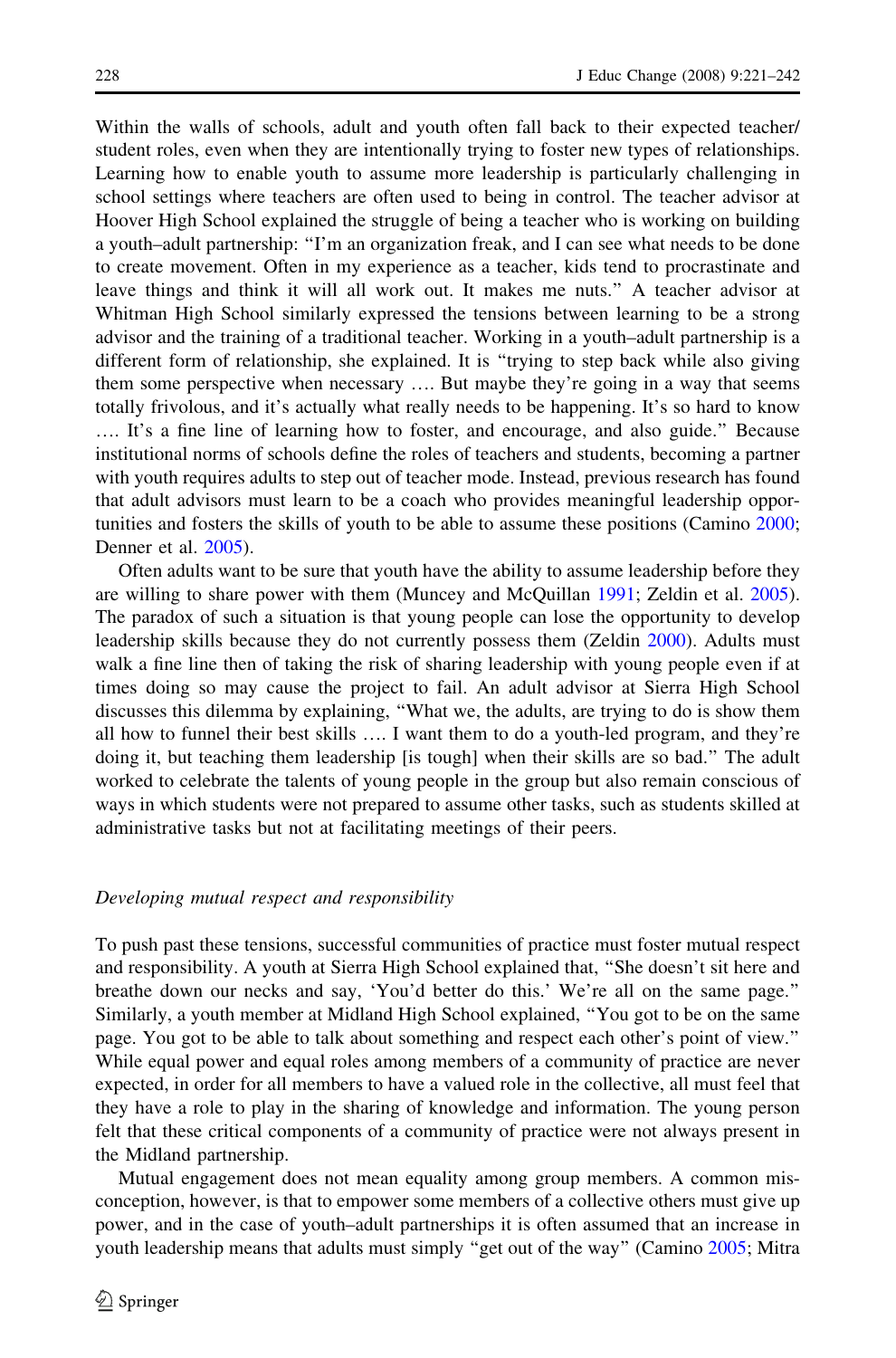[2005b](#page-20-0)). This assumption suggests that power is a zero-sum game. Young people can also bring unreasonable expectations of ''equal power'' as they enter into a community of practice. Instead, adults and youth need opportunities to share what they have learned based on their experiences and their beliefs. For example, at Sierra High School, one of the youth leaders of the group explained how each student assumed a particular role on the video project. He explained, ''I do most of the interviews. And … Allen writes flows and poems. Edgar [uses the] video cameras and … he helps the people that are 'camera-ing' Janelle does poems and interviews too.'' To encourage the development of talents and skills among members of a community of practice, it is also important to encourage both youth and adults to try out new roles and responsibilities. For example, previous research has found that the facilitator of the group might instead take a turn as the documenter, or the peacemaker of the group might be encouraged to raise an issue that she is passionate about even if it might initially cause a disruption of group harmony (Denner et al. [2005;](#page-19-0) Zeldin et al. [2002](#page-21-0)).

The concept of legitimate peripheral participation (Lave [1988;](#page-20-0) Lave and Wenger [1991\)](#page-20-0) is particularly helpful in discussions of power in communities of practice because it emphasizes that levels of expertise and authority will inevitably be imbalanced. Through apprenticeship, experienced participants help to guide newcomers through activities. In the process of apprenticeship, novices increase their mastery as they have the opportunity to observe more experienced individuals, to practice their ability to perform the task, and to ask questions of the more experienced individuals. As suggested by Vygotsky's concept of zones of proximal development ([1978\)](#page-21-0), more experienced members of a community of practice assist their colleagues with activities so that the novice learners can move beyond their current capabilities to learn new tasks and acquire more sophisticated skills. Such relationships are characterized by shared goals of the novice learner and more experienced teacher (Rogoff [1990\)](#page-21-0). In essence, learning among group members requires asymmetries of knowledge so that experts can impart skills and advice to novice members.

It should be stressed that, as in other communities of practice, young people are not always the novice in the youth–adult partnerships. In this research, the opportunity to experiment with and assume these different types of roles tended to occur through an apprenticeship model in which group members test out their interest in the group through small tasks and gradually add on responsibilities as they become more engaged in the group work (Lave and Wenger [1991](#page-20-0)). As group members continued to participate in the group, they learned skills and were able to take on more responsibility. For example, the Highlands High School youth president felt that she was prepared for her role because of her previous group experiences. She explained, ''When they put me in certain leadership roles like last year [as the financial coordinator], it helped to prepare me … I was always around last year; I was always seeing what the executive director last year was doing.'' With young people only staying in a high school for three to four years, communities of practice not only need to increase responsibilities, but they also need to think about succession planning. A student leader at Hoover High School explained, ''With a lot of other groups, they've had a really strong leader for you know 3 or 4 years, maybe 2, and then they leave. But no one's been trained to take their place … I'm weaning the group off of me a little bit so that she has practice running the group and dealing with all these things.'' In both of these examples, the process of assuming smaller responsibilities and engaging in legitimate peripheral participation (Lave and Wenger [1991\)](#page-20-0) prepared newer students to acquire the skills and confidence become group leaders over time.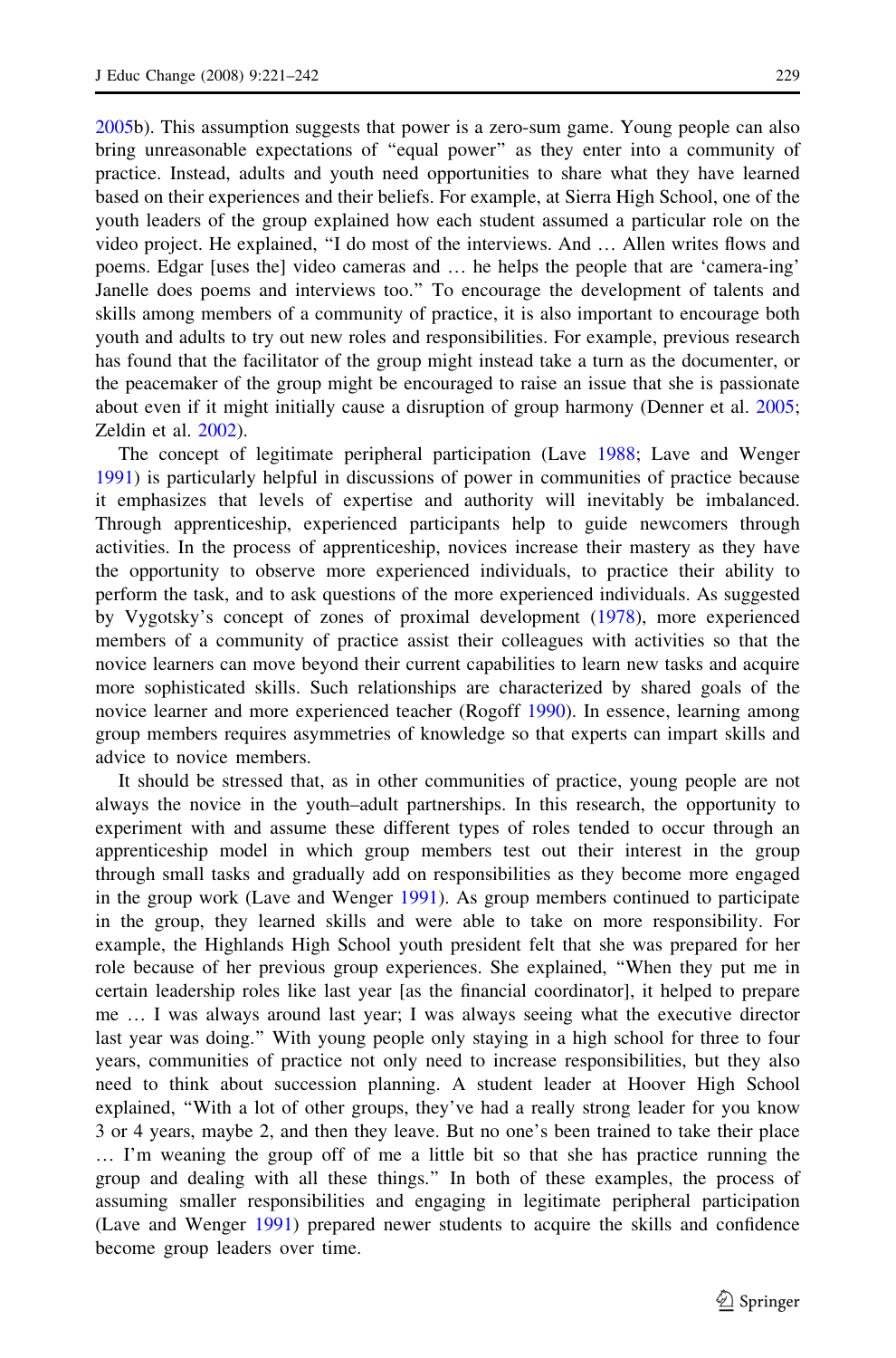### Establish clear expectations of individual identities

Communities of practice also can be strengthened by establishing clear expectations of individual identities within the collective. The importance of mutual respect and responsibility should be explicitly expressed as well efforts to intentionally build upon the expertise of all group members. At Highland High School, the group expressed deep appreciation for all group members—even the person whose job it was to carry the shoes of the presenters was viewed with respect and valued as an integral part of the team. Intentionally seeking out the talents and strengths of group members can also enhance the productivity and outcomes of a collective as the group maximizes its talents in hopefully a synergistic way that can help the community of practice to generate new knowledge and ways of thinking about problems. In youth–adult partnerships such a synergy includes fostering new ways for student voice to contribute to school reform.

#### Shared repertoire

The concept of shared repertoire focuses on the resources and tools used by the community of practice to complete its work and to collectively construct and negotiate meaning. Wenger defines shared repertoire as including ''routines, words, tools, ways of doing things, stories, gestures, symbols, genres, actions, or concepts'' (Wenger [1998,](#page-21-0) p. 83). Issues of reification particularly take precedence in the shared repertoire dimension since the shared repertoire develops the symbols that create shared imagery and a short-hand form of communicating group identity. The shared repertoire provides a history of the group's interactions and provides symbols through which current interactions can anchor themselves. Scholars examining knowledge generation and teaching communities also have emphasized the value of home-grown knowledge as a component of shared repertoire (Brown and Duguid [2000](#page-19-0); Cochran-Smith and Lytle [1999](#page-19-0); Nonaka [1994](#page-21-0)).

# Shared language

The data from this study indicate that developing shared language is an important way to build a shared repertoire in youth–adult partnerships. The development of shared language includes the creation of common stories that provide a source of identification for the group and the creation or co-optation of terminology to explain the group's activities (the joint enterprise) and group processes (the mutual engagement). A strong connection exists in this research between developing a vocabulary for change and the ability of groups to move forward with their joint enterprise as a community of practice. Eraut ([2002](#page-19-0)) emphasizes the cultural language that must develop through a community of practice. Holmes and Meyerhoff ([1999](#page-20-0)) similarly discuss the linguistic resources necessary to build a shared repertoire.

The articulation of a group's purpose, codified in language, helps to crystallize the focus of knowledge creation and group activities. Whitman High School provides an important example of how a clarification in language can jump start the formation of a community of practice. For over a year, the student voice initiative at this school struggled to examine what students wanted to achieve as a collective related to increasing student voice in schools. The clarification of the language about the purpose of the youth–adult partnership correlated with a more intentional vision for the group. This shift happened when the group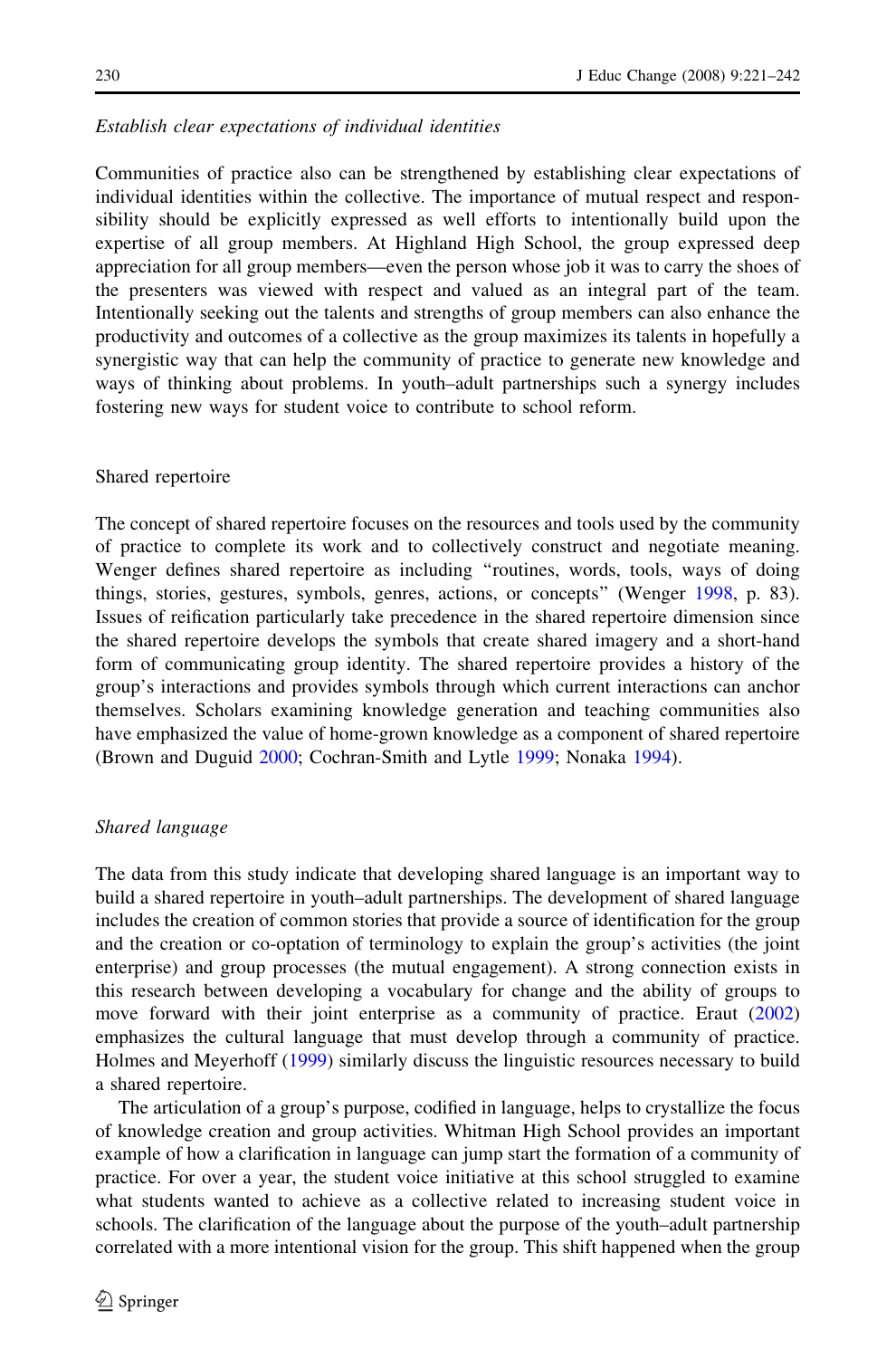was able to describe their intentions as ''building a system'' of actions and beliefs that would seek to establish a ''fifty–fifty'' relationship between students and teachers. These simple phrases provided guideposts by which they communicated their vision and developed activities to enact it. The group also consciously chose the name of ''Student Forum'' after spending over a month deliberating which name to choose because it most clearly articulated the types of activities that the group wanted to pursue. Group members spoke their name whenever possible and identified themselves as the name: ''We are Student Forum. We want a voice in the system.'' Once the group clarified their language about their identity, it made great gains in developing activities to increase student voice at the school and subsequently in creating opportunities to start cultivating a community of practice comprised of students and teachers focused on school improvement.

Some schools have found that the language young people in school-based youth–adult partnerships use to communicate concerns can reveal the systemic problems in a school more effectively than among adults alone. The students participating in the student voice initiative at King High School received training on how to communicate effectively with adults. The administrator at the school explained, ''We teach about speaking voices. Speaking with peers [requires] a different voice than a school board. When our kids speak, they're very eloquent.'' After a student-driven needs assessment of the problems of their school, the students addressed the district school board about their concerns. The administrators of the school believed that their students' concerns were ''heard'' more than at other schools or among other youth because they had developed the ability to speak in a style and language that the board members would appreciate. The language of youth–adult partnerships is therefore capable of helping to serve as a catalyst for generating new forms of knowledge and solutions than are otherwise available.

#### Common norms

Another important strategy for pushing against these institutional constraints that maintain power imbalances is the development of common norms (Della Porta and Diani [1999;](#page-19-0) Oakes and Lipton [2002](#page-21-0)). Youth and adults must learn how to work together in more equitable ways while pushing against the tendency to revert back to traditional roles (Binder [2002](#page-19-0); Gamson [1992;](#page-20-0) Snow and Benford [1992](#page-21-0)). To combat these challenges, successful student voice initiatives must involve a process by which youth become empowered and adults learn to share the power that they hold.

The most common norm discussed with regard to community of practices is the need for safe and caring relationships. During data collection, students frequently mentioned the importance of being able to share problems and concerns with the adult advisor. A youth at Hoover High School explained, ''If I had a problem I'd be able to talk to her, and not just about teacher stuff. You feel comfortable talking to somebody you know … It's a different kind of relationship.'' With such deeply held expectations about the roles of adults and young people in schools, attention to creating a safe and caring space is especially crucial.

Student voice initiatives intentionally worked at creating safe and caring spaces. For example, the group at Latin High School developed team building exercises to break down barriers between group members. One of the student members explained, ''In the beginning of the semester you play games to like break the ice so that people get to know each other. We do like things called five minute speeches where each person talks about themselves for five minutes … to really get to know each other. And that really breaks the ice and people are very, very honest towards each other.'' The goal of such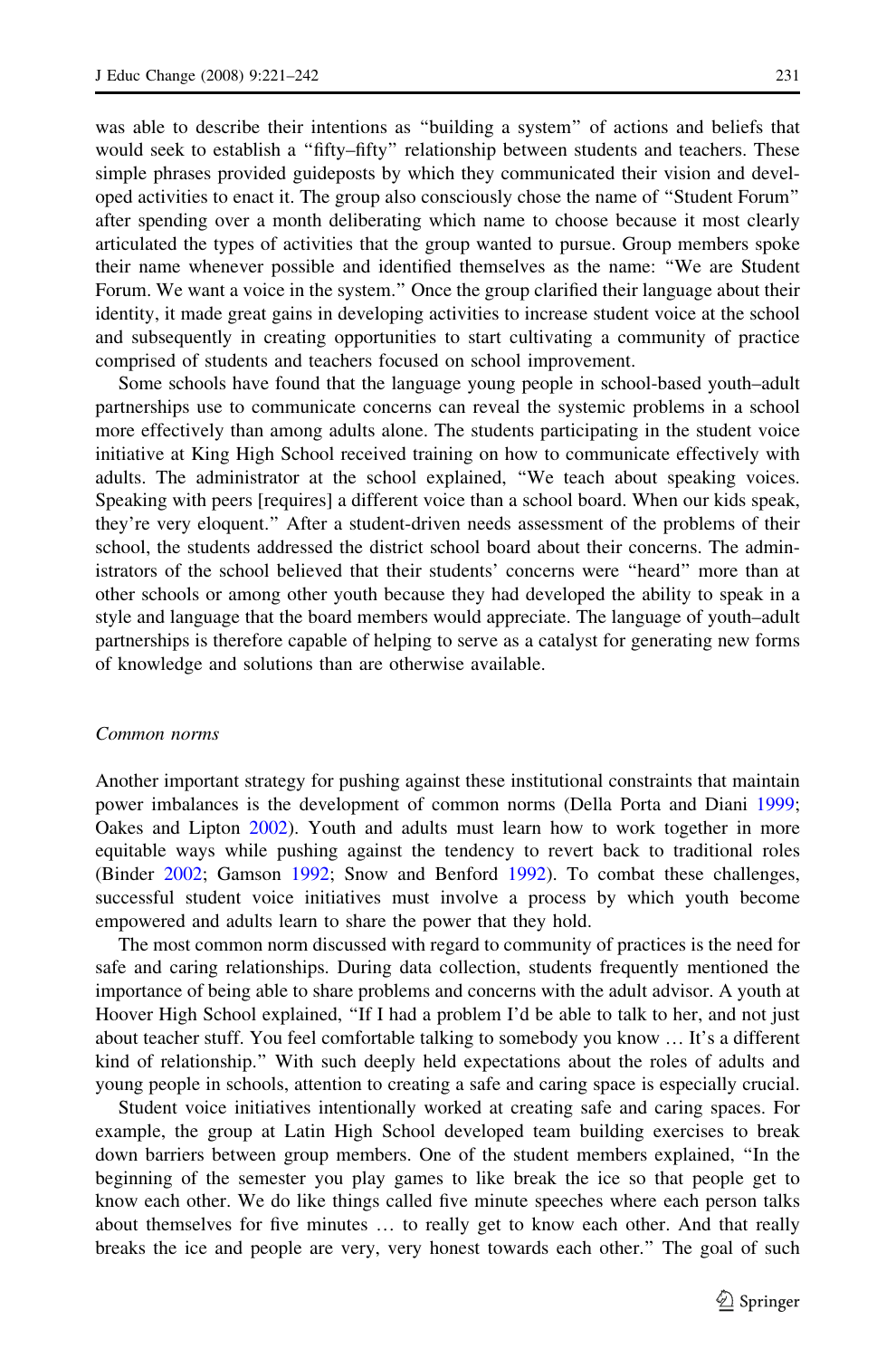exercises, the student explained, is to create ''a safe and comfortable environment at Latin that anyone can come in to … You learn how to talk to different kinds of people and I think it challenges people to be open minded and to be a good listener.'' The group also developed shared norms that created a structure for discourse among group members. Through icebreakers and intentionally setting norms of discourse, Latin created an environment that encouraged risk taking and that set expectations for mutual engagement in their community of practice.

The experiences at King High School suggest that establishing common norms in particular in efforts to develop youth–adult relations is much easier when these common norms are also part of the wider school culture. Tasha Smith, an administrator at King, believes that the success of the youth–adult partnership at her school is due to the fact that the groups' goals and process are an extension of the way that King makes decisions overall. She explained that the students at King ''help to shape the rules of the school although the students haven't ever voted to change a rule yet.'' Additionally, two students and two teachers conduct the admission interviews to this charter school. The teachers in the school also model the partnership process by collaboratively working together themselves and sharing in the administrative roles of the school.

Not only do thriving communities of practice emphasize safe spaces, but communities of practice that struggled in this study to complete tasks and who eventually disbanded lacked a sense of caring and safe spaces among group members and were subsequently much less successful at accomplishing efforts to address problems in their school. The experiences of Whitman High School also suggest that establishing mutual respect and responsibility must be an ongoing process. The group lost the trust that it had developed due to large turnovers of youth and adults in their formerly strong community of practice. One student who was present for both the successful and struggling years of the partnership lamented that in the new structure of the group, "I don't have any power ... [The new advisor] has the ultimate say and sometimes what she wants you to know is how it has to be.'' Keeping communities of practice strong requires continued attention to group dynamics. Similarly, one young person at Midland High School said in the same interview both that the adult advisors of their group were ''in charge of us'' and ''we're on the same page as the adults.'' The contradictions between these statements mirrored the paradoxes that the group experienced in their reform activities as it espoused the importance of youth leadership in the broader community but never had young people step forward as strong members of their community of practice. The group disbanded toward the end of data collection.

### Joint enterprise

According to Wenger ([1998\)](#page-21-0), joint enterprise is the work of the community of practice. What sets communities of practice apart from other groups is that this focus consists of some form of knowledge generation, which is developed through building shared understandings about what groups are working on and ''what that means in their lives and for their communities'' (Lave and Wenger [1991,](#page-20-0) p. 98). Communication and shared problem solving links old and new knowledge together to develop new frames and to resolve different understandings of individuals participating in the process (Rogoff [1990](#page-21-0)). The cases in this sample provide rich information on the knowledge related to the ideas and talents of students and their ability to contribute to the shaping of the school's vision and practices.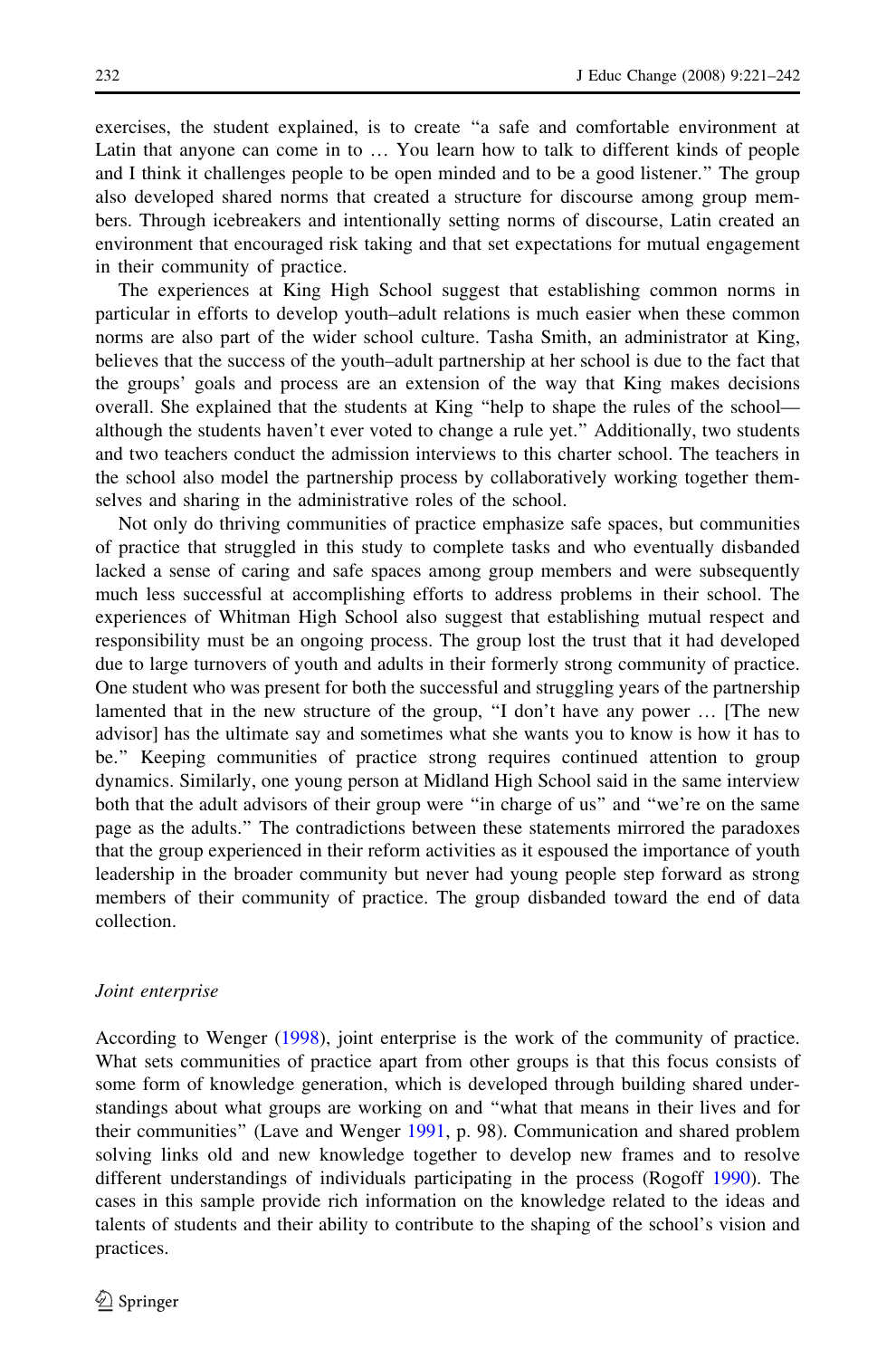When careful attention is paid to mutual engagement and shared repertoire, the process of involving students in school-based youth–adult partnerships can create a space in which previously unheard voices can contribute to the conversation of reform and change. As a result of attention to fostering common language, establishing common norms and attending to group roles, the new knowledge generated in communities of practice including student voices tends to frame school-wide concerns very differently than they previously. In fact, the actual process of hearing new perspectives is both a process of communities of practice, but also a product of their collaboration since creating structures allows critique to emerge that may not have been heard before. The communities of practice in this study created spaces to hear youth articulations of school problems, they developed opportunities for youth to share their experiences and concerns about societal injustice, and they created opportunities for youth to mediate and help to solve problems among their peers.

### Identifying school problems

King High School focused specifically on increasing student voice in the problem solving focus of the school by hosting a series of dialogues throughout the school year in which students shared their problems and concerns about the school. A youth leader of the effort explained, ''In our school it gives the students a chance to speak their mind without limitations, without holding their breath.'' As a result of these discussions, the school increased the number of electives that it offered.

Morgan High School identified that school textbooks did not reflect the voices and backgrounds of youth in the school. They decided to create a textbook that classes in their school could use that would reflect the lives and experiences of youth at Morgan. A youth on the project explained, ''We're trying to get everybody's story—like an experience that you had in your life. Something happened to you or you went through something." The advisor explained that this book was needed because "a lot of the things that they read in school don't relate to them … They wanted a way for youth to understand themselves, to understand each other—that they all come from different paths of life and different circumstances. And for teachers to understand youth.'' Thus, the sharing of youth experiences could help to both emphasize the value of the youth themselves and to educate their peers and teachers about both the diversity and commonality of the school.

#### Examining broader issues of injustice

In addition to reframing issues, many groups also focused on opportunities for students to express their experiences and concerns about societal injustices and how they affect their school experiences. Latin High School's youth–adult partnership spent a semester researching questions of racism, classism and what they called ''nativism'' (discrimination against immigrants) and ''adultism'' (discrimination against youth). The adult advisor explained that they looked at how these issues ''connect in our school community and into systems of power.'' The following semester, these youth would present workshops on these topics to their peers. The shape of the workshop would be the decision of the youth. The advisor explains, ''Because it's up to them what direction they'll go from here … We're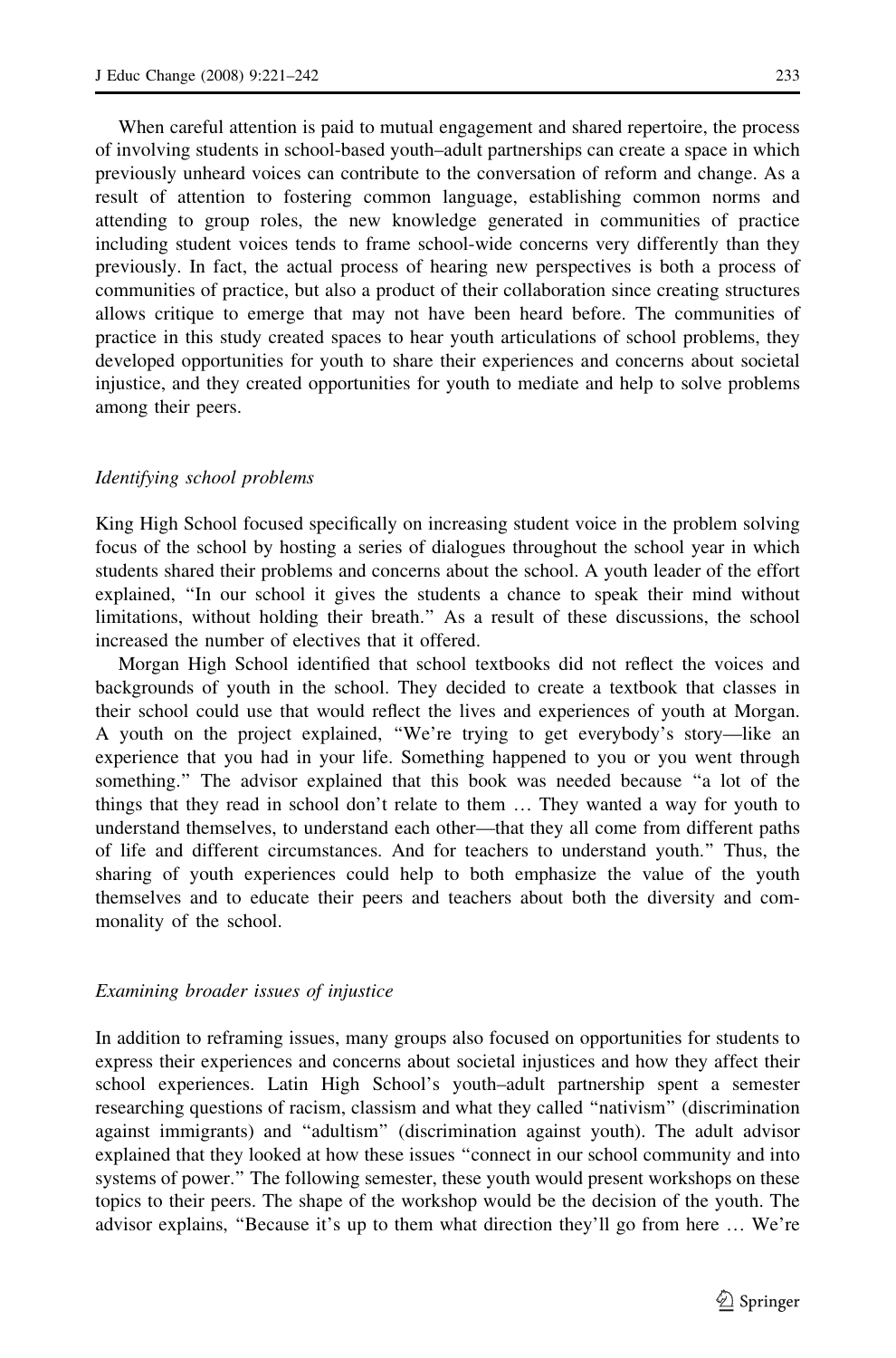looking at doing a school-wide change project based on making presentations and getting a core group of youth talking about racism and classism at school.''

College Center High School focused its efforts on creating a Student Unity Council, which, according to its student leader, would be a ''committee of all the clubs'' in the school. The youth leader explained that the school has had a ''huge problem for the last 30 plus years of African Americans and Latinos getting two or more F's. Last year, two-thirds of the freshman class got two or more F's, meaning they really wouldn't go on to being juniors, or sophomores.'' The purpose of the council would bring together two undergraduate representatives from each of the clubs in the school—many of which are ethnic clubs representing the incredible diversity in the school. In the words of the student leader of the project, ''It's basically started an 'all-student union' on campus—a place to not only unify students, but to protect their rights; and a place where they could come in if they need help of any sort.'' Through dialogue and a common meeting place, the intention was to increase the voice of students to try to help to address the achievement gap problem in the school, to reduce racial tensions through a source of dialogue, and to provide a focus point for community celebrations.

Hoover High School, along with Morgan and Sierra High Schools created videos and written materials to articulate youth experiences. These personal stories highlighted the injustices experienced by these young people in their schools and their communities, including racism and intolerance. For example, Hoover High School worked on a video to share with their school and other schools about gay rights and intolerance. According to a student leader in the group the video is ''about stereotypes and what it's like to be gay in high school.'' Sierra High School instead developed a video about the economic, racial, and social injustices of their neighborhood, specifically focusing on the prevalence of drug and alcohol abuse and domestic violence in their community. The adult advisor explained that the youth also ''want to highlight the lack of grocery stores in [their neighborhood] when there's all kinds of liquor stores. But you walk over the hill to [an affluent neighborhood], they have bakeries and coffee shops and … just the disparity. They ask the question, 'How does a child feel when they grow up here as compared to over there?''' A youth member of the group added that the video sought not only to raise awareness of these disparities but also to talk about positive ways to address these inequities head on. The youth commented that they wanted the video ''to let everybody know that there's other ways to deal with situations than with violence. Speech is powerful too … and trying to find out a lot of positive things that teens are doing out there.''

### Mediating peer problems

Some youth–adult partnerships also focused their work on ways in which youth could develop new ways to solve problems by peer mediators that were more effective manner than strategies used by adults. For example, youth could aid in resolving conflicts and tensions among their peers, could develop positive peer pressure mechanisms to reduce bullying, and could provide an initial source of counseling and support to struggling classmates. Morgan and Latin High Schools worked on peer helping and mediation activities. A youth member at Latin High School explained, ''I'm involved in this program called Peer Theater. Every semester we learn a new topic that has to do with social issues that high schoolers go through, like drugs, peers, identity … crises, and body image. Then we try to reach out to teach to other people in our school …. We have an assembly day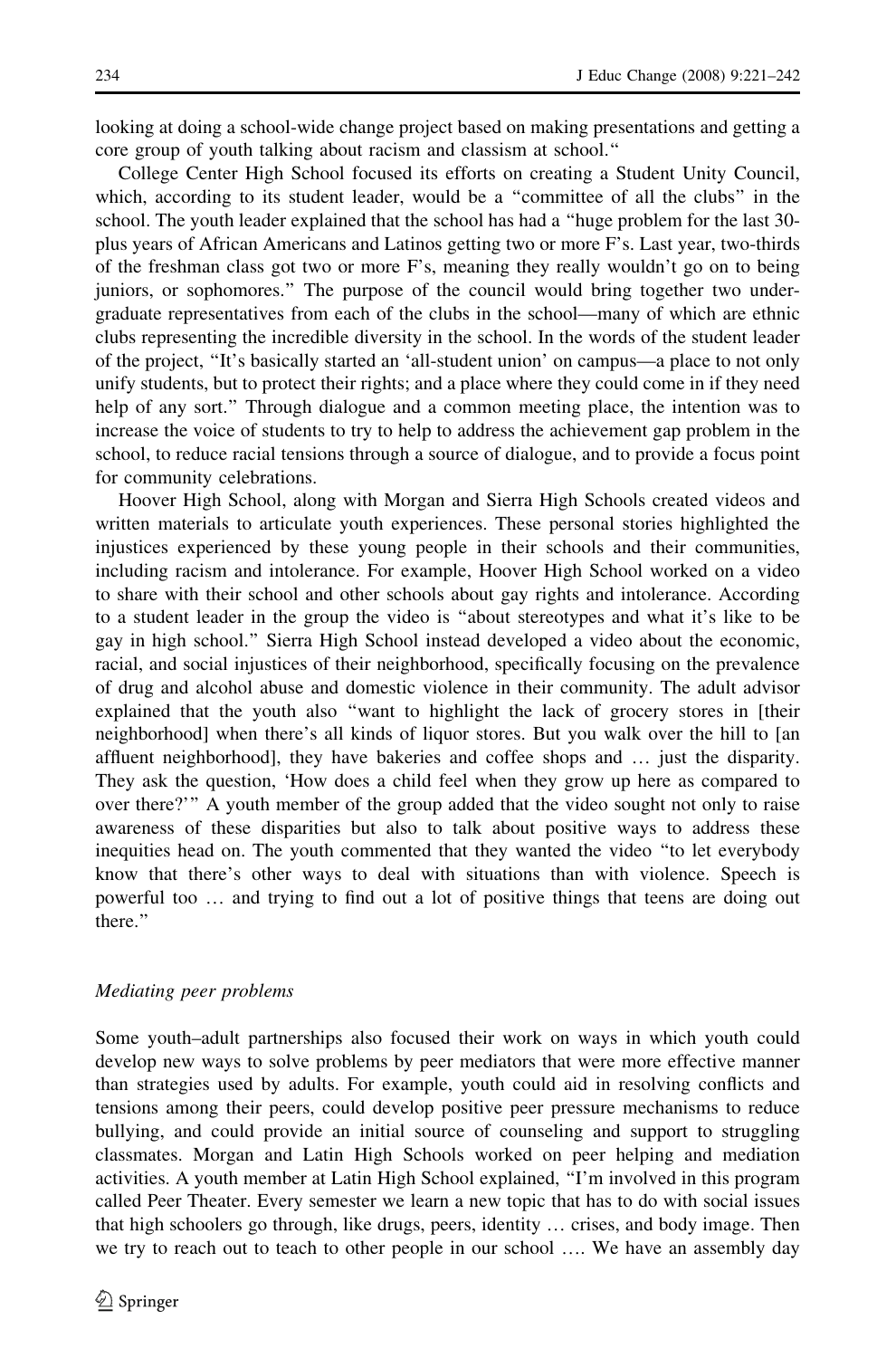when we perform [skits] throughout that day.'' Another youth project leader of the same group described a second program at Latin High School called Peer Advocates, which pairs up a young person with a student who needs support. She explained that the youth ''meet once a week. They can talk about anything they want and the peer advocate offers support and different choices that they could decide on. They don't necessarily give them advice but listen … and list options … It's like a one-on-one kind of help stuff for that person.'' Thus, this group worked on both peer education and peer mentoring as ways to help young people work through challenging issues.

McGuire High School's project instead focused on peer mediation and conflict resolution. A youth in the project explained the need for the project by explaining that McGuire ''is actually a continuation school, and some of the kids here have a lot of problems … with their friends and with their family outside of school [because of] drugs, fighting, and stuff like that.'' Student volunteers for the program received 16 h of training from an outside organization to serve as mediators. An adult advisor of the group explained the delicate nature of preparing youth for conflict resolution. She explained:

It's one thing to teach them how to do it. But a lot of it is doing it and making the mistakes. So we do a lot of mock situations and they've been able to see [what] could happen. It's been an excellent opportunity to address issues that already affect them personally and then also to train them how to deal with those things both as a peer but also as a member of a family or [as a] student.

Through direct experience, students both faced their own problems and learned how to help others.

Another group focused on reducing stereotyping and bullying behavior through an intervention approach. Working with a non-profit organization, the group offered intensive all day workshops for 100 or so students with the purpose of breaking down stereotypes and showing the commonalities among youth from different cliques and backgrounds. An adult coordinator of the program explained that the day has a three-step philosophy of ''inclusion, influence and affection. You include them by doing an icebreaker that [connects] everybody; you teach them whatever the lesson is; and then you send them off with affection and love them up.'' According to the adult advisor, activities throughout the training include, ''breaking down those walls and stereotypes of what people think about.'' The training included opportunities for youth to apologize to others in the school and to acknowledge that they have been hurt by stereotyping themselves. The coordinator explained, ''A lot of times kids get up and apologize to teachers, to friends, to kids they've teased. They make amends, and they say what they never want to see in their school again. It's a really, really powerful day.''

### **Discussion**

Like the experiences of students from High Hills High School at the regional conference, many attempts to involve students in school reform efforts are clumsy and poorly defined (Fielding [2004;](#page-19-0) Holdsworth and Thompson [2002;](#page-20-0) Muncey and McQuillan [1991](#page-20-0); Silva [2003\)](#page-21-0). Teachers and administrators may choose how to empower students rather than conferring with students about how this might happen, and often adults focus on preserving their power rather than engaging in co-constructing the roles of the group with students. Using examples from original data in conjunction with research on forming youth–adult partnerships, student voice initiatives, and communities of practice, this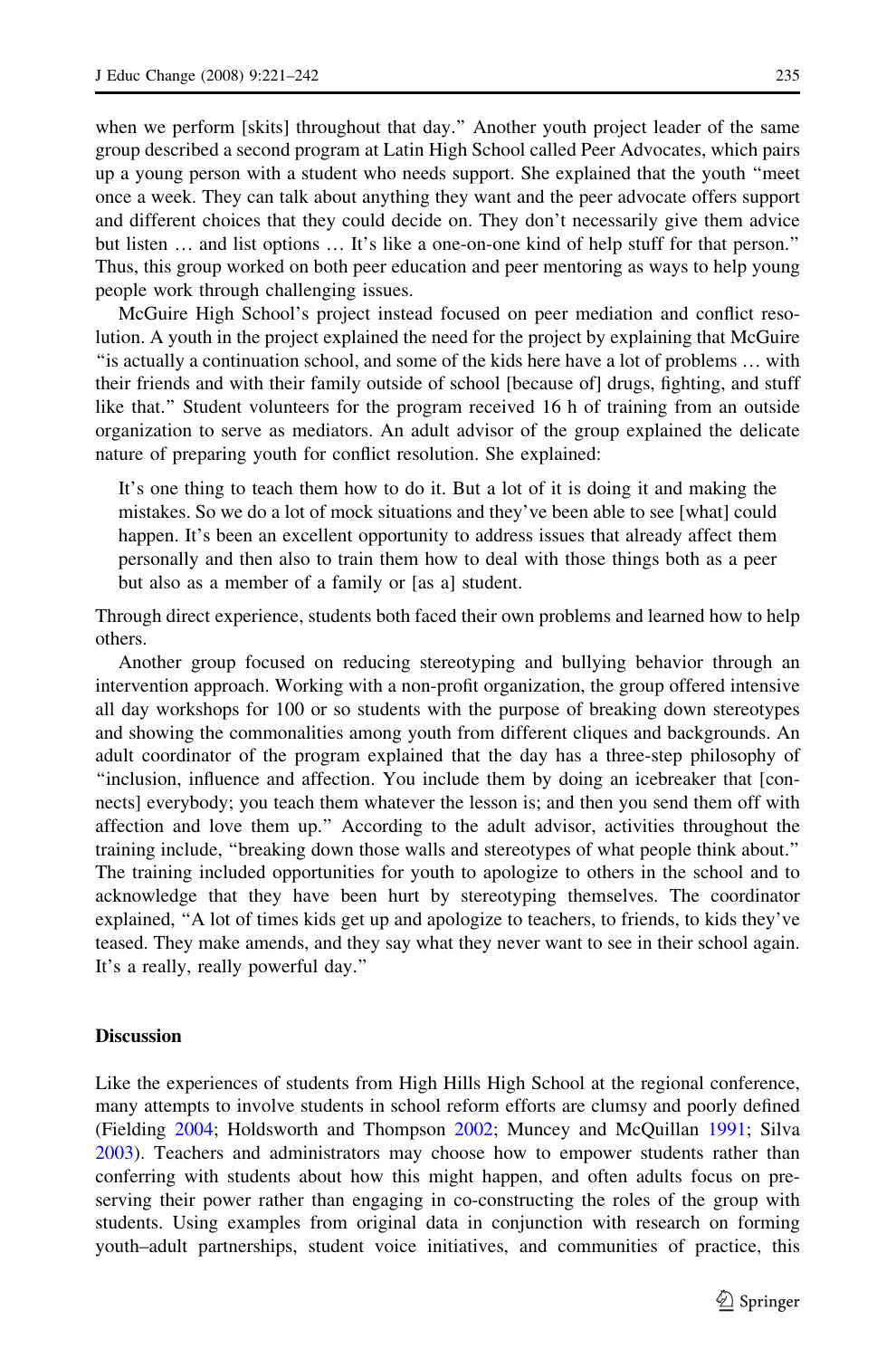article has examined ways in which power dynamics and pre-established roles can affect the creation of communities of practice. The findings from this article consider ways in which power relations and status can influence the development of communities of practice. The power imbalances present in efforts to increase student voice in schools offer a magnified view of issues that can arise in any effort to build a community of practice.

The findings stress the importance of attending to the *mutual engagement* of a community of practice so that expectations do not exist that all members of communities of practice will have the same voice or authority. Nevertheless, opportunities for knowledge generation and developing creative solutions to long standing problems will be constrained if group members do not have the ability to share their expertise and opinions. Such a silencing can occur if group members do not feel that they have the legitimacy and respect to share their ideas, as was the case for the students at High Hills High School who did not feel included in the school reform conference. Silence can also occur if the norms of the community of practice do not foster a space of safety in which risk taking can occur and in which members can have the confidence to try on new roles and to expand beyond the traditional and expected ways of thinking about problems. Indeed, many of the strong communities of practice in this study intentionally fostered the creation of safe and caring spaces through training exercises that encouraged group members to reach out to one another (sometimes literally) and to break down barriers of awkwardness and formality that hampered interaction. Previous research has similarly found that successful student voice initiatives consisting of efforts to actively include students in decision making developed a ''civil discourse'' that created trusting, respectful and open communication between teachers and students. This baseline of respect created conditions in which youth were included ''in critical decisions on matters ranging from expectations concerning student behavior to curriculum and instruction individual classrooms'' (Wasley et al. [1997](#page-21-0), p. 159).

The creation of equitable mutual engagement patterns has limitations in schools due to legal restrictions and access to information. Previous research on youth–adult partnerships has noted that adults must legally bear ultimate responsibility for group safety and for establishing a baseline of a respectful and caring environment (Denner et al. [2005;](#page-19-0) Larson et al. [2005;](#page-20-0) Perkins and Borden [2003;](#page-21-0) Yohalem [2003\)](#page-21-0). Adults also tend to have the job of keeping the partnership on task and providing technical expertise on content and bureaucratic issues (Mitra [2003\)](#page-20-0).

The data also indicate that proactive attention to building a shared repertoire can help to create successful communities of practice that can spark new ways to facilitate educational change. In this research, attention to the use of language and the intentional development of new terms and concepts can help collectives to get ''unstuck'' in their thinking about an issue, both in terms of getting away from traditional concepts of the roles of people and ways of framing a problem and through developing new terms that can help to crystallize new patterns of interaction and innovative ways of conceptualizing ideas. Whitman High School was unable to conceive of how to move forward with their partnership until they settled upon language that expressed who they were as a collective and what they were trying to do. Once they could articulate their goals, suddenly the activities and reforms that would move them toward their vision were much easier to plan and execute. This process fits with Freeman's ([1999\)](#page-19-0) explanation of how a community of practice becomes a ''community of explanation'' when it has solidified the shared construction of meaning and can therefore articulate clearly why it is engaged in the activity. A community of explanation has ''common ways of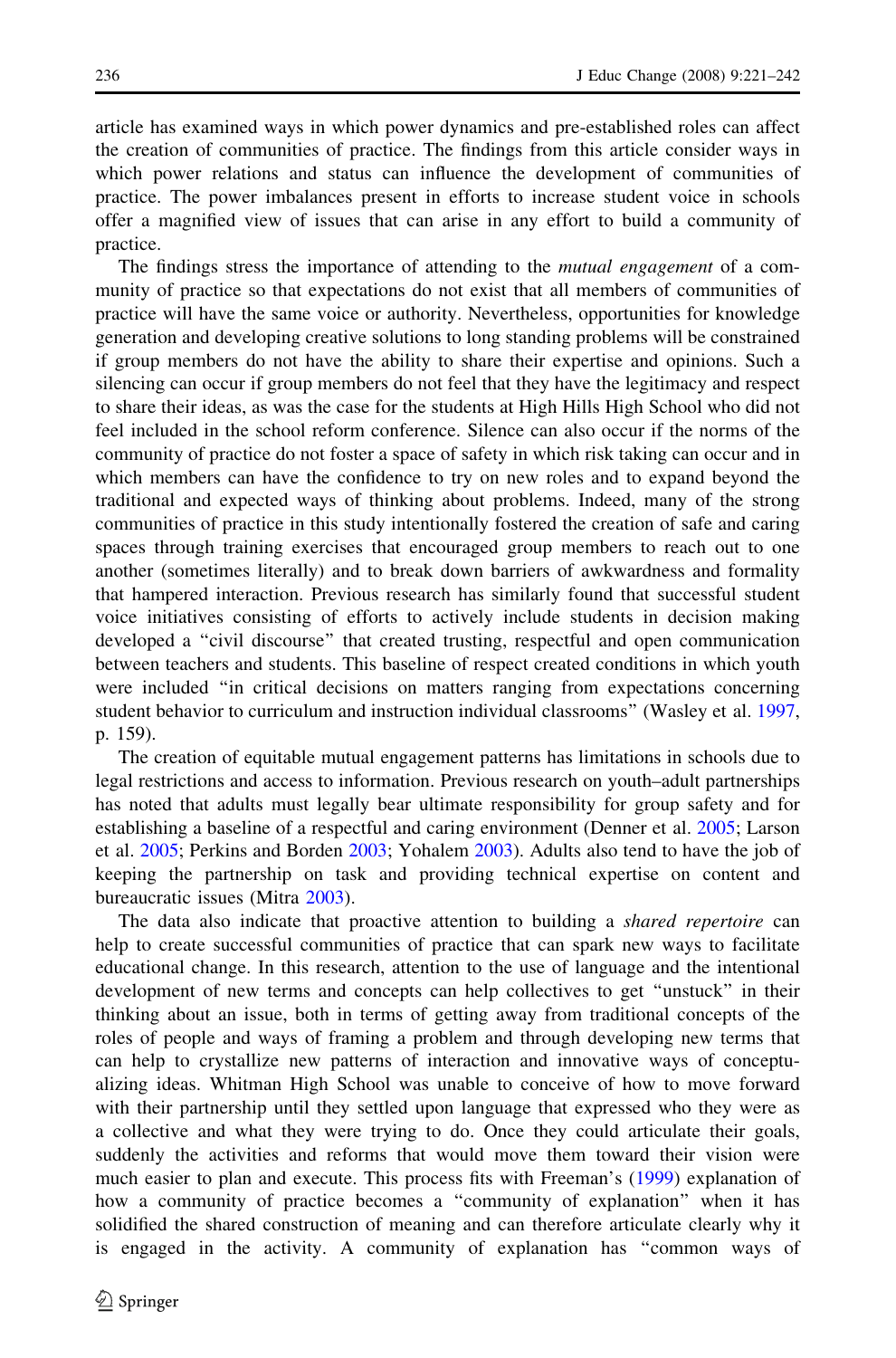reasoning about the world or certain aspects within it'' (p. 9). Fitting with the taken-forgrantedness of socially agreed upon facts, the lack of a need for clarification or elaboration provides an important indicator of when a community of explanation is beginning to gel.

Finally, communities of practices with large power differences have the opportunity to develop *joint enterprises* that otherwise were not conceivable. In this study, the youth– adult partnerships focused their joint enterprises on identifying school problems, examining broader issues of injustice, and mediating peer problems. Additionally, through close attention to the mutual engagement and shared repertoire of efforts to increase student voice through school-based youth–adult partnerships, the process of the group also became the joint enterprise as well.

The activities that addressed identifying school problems helped these schools to identify pressing needs of students, including the need for more electives at King and for curricular materials that reflected the students' experiences at Morgan. The process of letting those with little power in an organization speak gives legitimacy to issues and concerns that were not considered before, or that were at least framed very differently. In line with previous research on student voice initiatives, these activities provided fresh perspectives on ways to improve teaching and learning and school culture (Fielding [2001;](#page-19-0) Mitra [2003](#page-20-0); Oldfather [1995;](#page-21-0) Rudduck and Flutter [2000](#page-21-0)), and they provide crucial information about their communities, cultures, and peer groups (Denner et al. [2005](#page-19-0)). None of these youth–adult partnerships participated in the systemic educational reform efforts occurring in their schools—although previous research does provide examples of students doing so in other cases (Mitra [2007](#page-20-0)). Instead, the groups in this study focused on issues that students identified as important and pressing rather than on their responses to institutional efforts at change.

The activities focusing on examining broader issues of injustice addressed institutional norms and societal biases. Such change efforts not only generate knowledge, but they also create possibility (Gamson [1992;](#page-20-0) Milofsky [1988\)](#page-20-0). This new vision contrasts with the frames provided by the dominant institutional context. Indeed it is this passion for change and commitment to this joint enterprise that is often the glue that keeps com-munities of practice together (Wenger and Snyder [2000\)](#page-21-0). Thus, the work of change makers is twofold: constructing an alternate vision and then developing activities to work toward it.

Last, the peer mediation activities helped to address positive youth development needs of young people, including developing leadership, caring, connection to schools and to peers, and resolving conflicts in a peaceful manner (Mitra [2004\)](#page-20-0). By providing youth with opportunities to participate in school decision making that will shape their lives and the lives of their peers, increasing student voice in schools offers a way to re-engage students in the school community (Fielding [2001](#page-19-0); Levin [2000\)](#page-20-0). Participation can also increase youth attachment to schools, which in turn correlates with improved academic outcomes (Mitra [2004](#page-20-0)). Youth–adult partnerships can lead to powerful increases in the civic engagement of youth, including an increase in the belief of young people that they can make a difference in their lives and the lives of others (Eccles and Gootman [2002;](#page-19-0) Kirshner et al. [2003;](#page-20-0) Mitra [2004](#page-20-0)). Such student voice initiatives also help young people to develop competencies crucial to becoming an involved and productive citizen, including tolerance, getting along with others, respectfully and effectively questioning authority, and public speaking.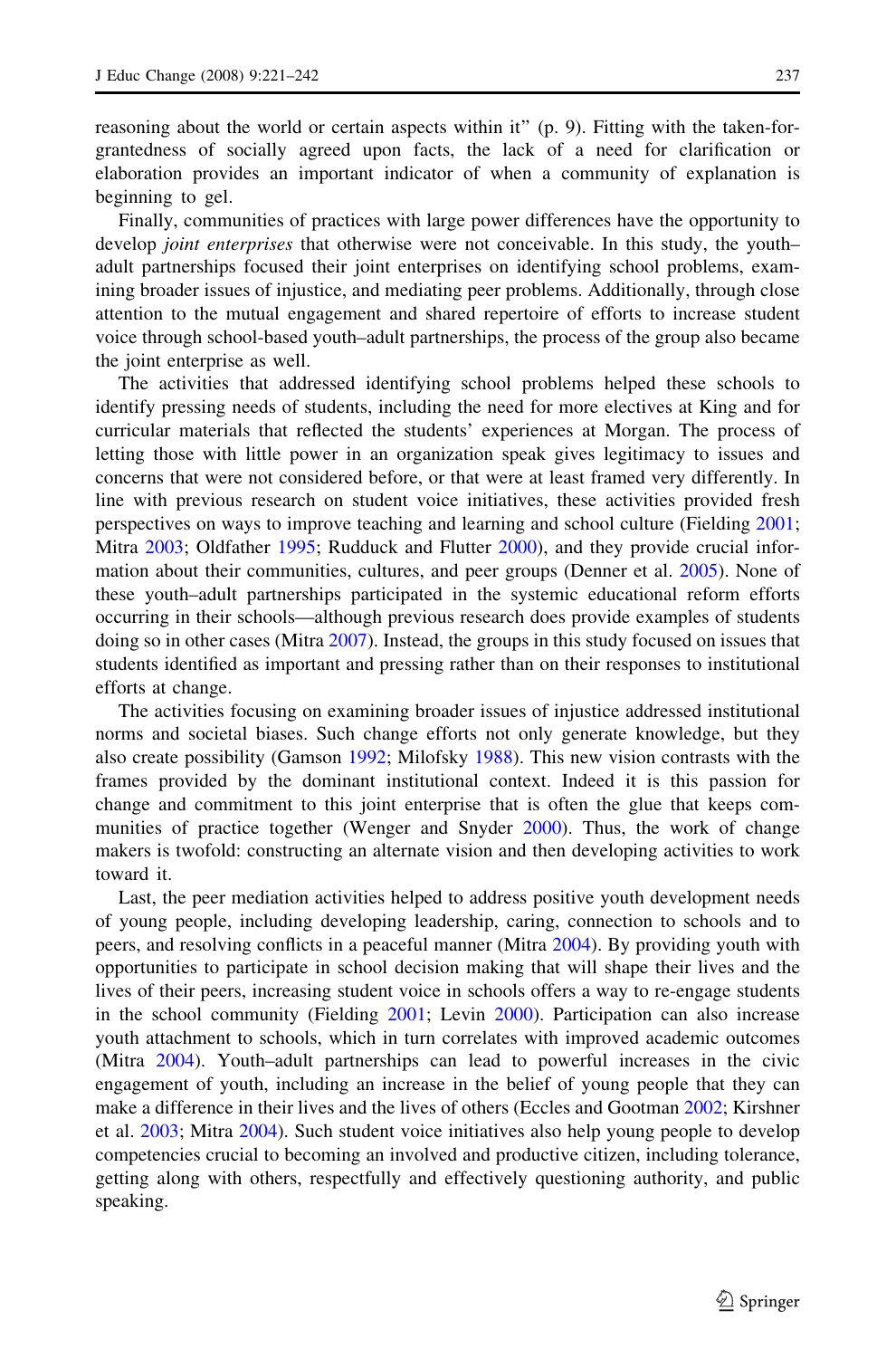### Conclusion

This article has focused on the ways in which power and status influence the group dynamics of communities of practice aimed at building school-based youth–adult partnerships. All of the groups in this study faced great power imbalances from the inception of their creation. The findings from this study offer important implications for the study of communities of practice and the development of student voice initiatives in schools.

First, the study speaks to the ability of power relationships to constrain voice in schools in the first place and the clumsiness that often occurs when students are invited to participate. Students are rarely included in school reform efforts, yet the growing body of research on the value of school-based youth–adult partnerships points to the potential benefits of student voice efforts for youth themselves and the school overall. The clearest examples of students directly questioning school policies occurred in the groups that focused on identifying school problems and on examining broader issues of injustice. Yet, in no situations in this study did the groups approach school administration in a confrontational manner. Midland most directly confronted authority by demanding student representation on the school board. The other groups that focused on identifying problems set out to improve conditions in the school but did not hold the administration accountable for the problems directly. Groups that worked on broader injustices raised challenging questions about issues such as racism, classism, and homophobism among others, but they did not directly challenge their schools as contributing to these problems. While limited research focusing on the concept of ''youth activism'' focuses on youth questioning authority, this research suggests that youth–adult partnerships look for spaces in which common ground and vision can be established rather than identifying and contesting differences. Much more research is needed on ways in which communities of practice can question and resist school-based and societal injustices.

Second, the creation of spaces that include the voices of young people must be developed in ways that avoid tokenism or further alienation of young people. The mutual engagement focus of most of the groups in this study included seeking out a broad range of perspectives within the school, including marginalized youth. Indeed, the video and textbook projects at Morgan and Sierra focused on giving a space to share the voice and experiences of silenced and marginalized young people. The restraints on shared power within institutional settings raise important questions about the limits of youth–adult partnerships with school walls. The types of activities conducted in the groups in this study support previous research (Mitra [2006b](#page-20-0)) that the "positioning" of a youth–adult partnership within school walls can be more effective for working on issues that share common concerns among students, faculty and administration. Positioning a youth–adult partnership outside of school walls might be more effective for contesting school policy.

Last, the article points to specific strategies for fostering student voice in communities of practice, including focusing on role creation, building a common language and establishing common norms. These ideas can serve as starting points for other schools and groups seeking to build youth–adult partnerships of their own. Future studies can examine if this set of conditions influences other types of power balances in communities of practice beyond including young people.

Acknowledgements I wish to thank Dorie Evensen, Benjamin Kirshner, Milbrey McLaughlin, Jim Greeno, and anonymous reviewers for comments on earlier versions of this article. Support for data collection were provided by the Walter S. Johnson Foundation and Penn State University's College of Education.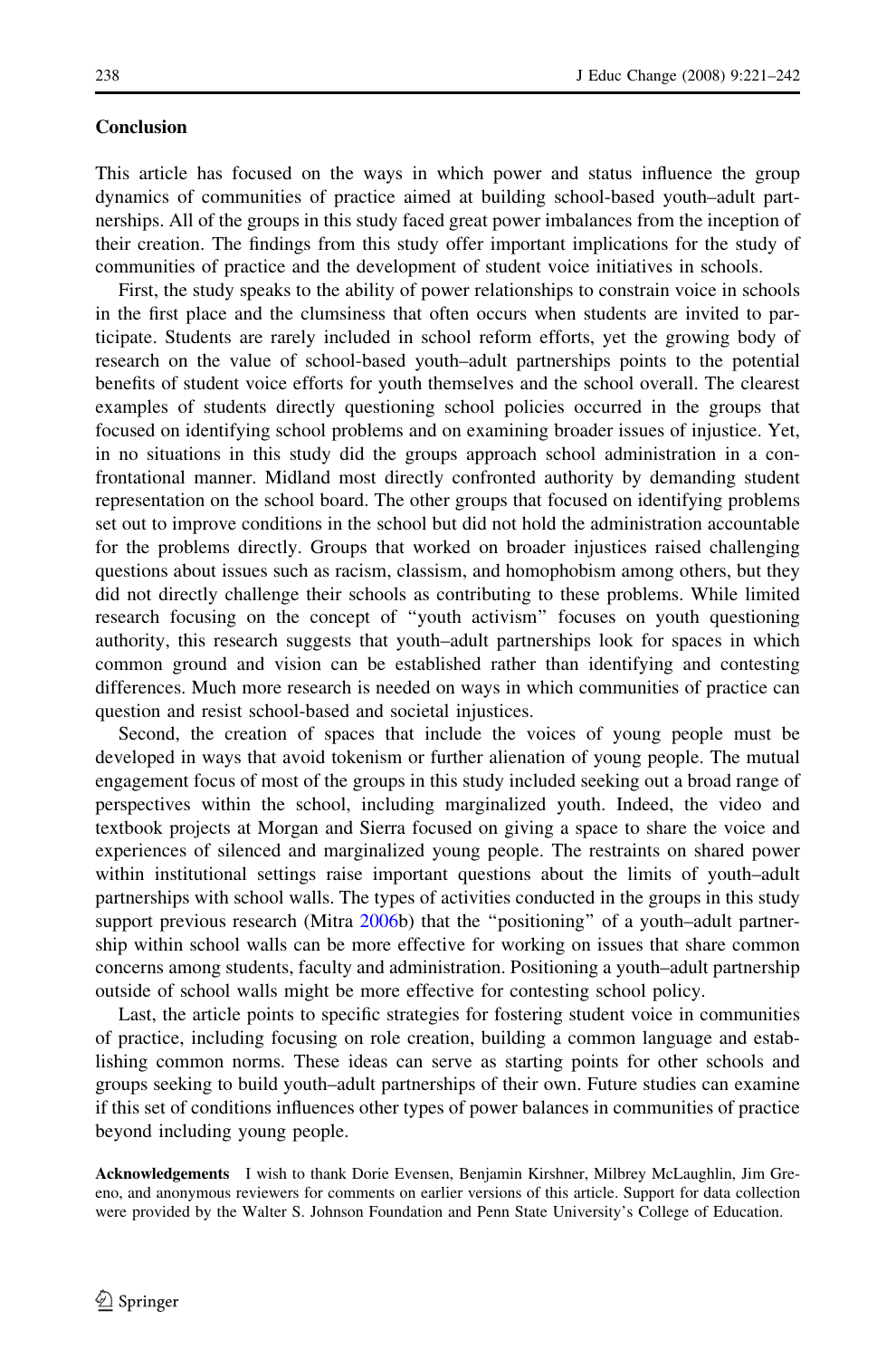## Appendix A

Description of cases

| School<br>name    | Project goals and activities                                                                                                                 |
|-------------------|----------------------------------------------------------------------------------------------------------------------------------------------|
| College<br>Center | Creating a unity council that would foster dialogue across racial groups                                                                     |
|                   | Great Valley Creating a peace park honoring students who serve as school<br>peacemakers by reducing bullying                                 |
| Hillside          | Tempering racial tensions and addressing inequities by developing a student<br>unity center                                                  |
| High Hills        | Improving the self-esteem of Polynesian youth by painting a large mural<br>reflecting Polynesian history                                     |
| Highland          | Fostering business skills, including selling school lunches made by local<br>restaurants and providing income tax assistance to the elderly. |
| Hoover            | Championing gay rights and tolerance by developing a student-designed<br>video of youth experiences with intolerance                         |
| King              | Creating youth-driven dialogues and taking action, including creating more<br>course electives                                               |
| Latin             | Helping peers through conflict mediation and issue workshops including<br>suicide, body image, and racism                                    |
| McGuire           | Implementing a peer-to-peer conflict resolution program                                                                                      |
| Midland           | Fighting for substantive student representation on the district school board                                                                 |
| Morgan            | Educating peers about youth rights and experiences through forums and a<br>book of youth poems and essays                                    |
| Sierra            | Developing a student-designed video describing the injustices and structural<br>inequities of their disadvantaged community                  |
| Whitman           | Improving teacher-student collaboration through student-led tours of their<br>community and youth participation in professional development  |

### Appendix B: Interview protocol for youth and adults

Tell me about how things are going this year with your program.

- What has changed from last year?
- What is the purpose of your organization? (Making change? Youth development? Youth assistance? Something else?)
- What kind of support do adults need to do this work?
- What kind of supports do youth need to do this work?
- What do teachers and students in the school think about your group? How do they perceive your work?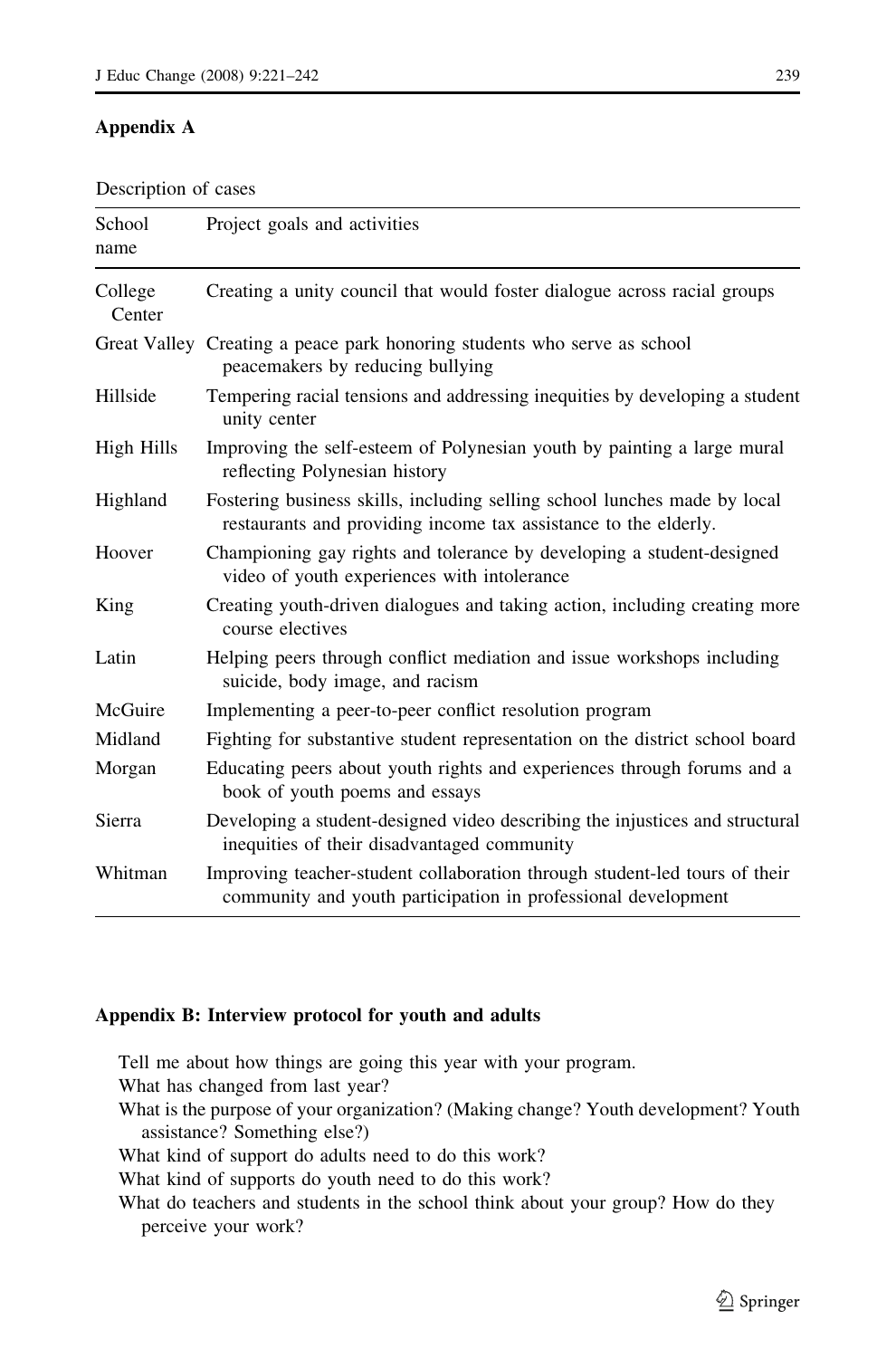<span id="page-19-0"></span>Who are the group's biggest allies (principals, teachers, outside nonprofit, other) Who makes decisions in your group? Who is a leader?

What types of skills do young people need to engage in the work that you do? What type of skills do adults need?

Have you seen any changes in the school as a result of their work yet?

Have you seen any changes in the youth involved?

What are your plans for continuing your work after the grant ends?

### References

- Barab, S. A., & Duffy, T. (2000). From practice fields to communities of practice. In D. Jonnassan & S. Land (Eds.), Theoretical foundations of learning environments (pp. 25–55). Mahwah: Lawrence Earlbaum Associates.
- Binder, A. (2002). Contentious curricula: Afrocentrism and creationism in American public schools. Princeton: Princeton University Press.
- Brown, J. S., & Duguid, P. (2000). Social life of information. Boston: Harvard Business School Press.
- Camino, L. (2005). Pitfalls and promising practices of youth–adult partnerships: An evaluator's reflections. Journal of Community Psychology, 33(1), 75–85.
- Camino, L. A. (2000). Youth–adult partnerships: Entering new territory in community work and research. Applied Developmental Science, 4(Supplement Issue), 213–220.
- Cervone, B. (2002). Taking democracy in hand: Youth action for educational change in the San Francisco Bay Area. Providence, RI: What Kids Can Do, with The Forum for Youth Investment.

Cochran-Smith, M., & Lytle, S. L. (1999). Relationships of knowledge and practice: Teacher learning in communities. Review of Research in Education, 24, 249–305.

Cook-Sather, A. (2001). Between student and teacher: Learning to teach as translation. Teaching Education, 12(2), 177–190.

- Davydov, V. V. (1999). The content and unsolved problems of activity theory. In Y. Engeström, R. Miettinen, & R.-L. Punamäki (Eds.), *Perspectives on activity theory*. New York: Cambridge University Press.
- Della Porta, D., & Diani, M. (1999). Social movements: An introduction. Malden: Blackwell.
- Denner, J., Meyer, B., & Bean, S. (2005). Young women's leadership alliance: Youth–adult partnerships in an all-female after-school program. Journal of Community Psychology, 33(1), 87–100.
- Drever, E., & Cope, P. (1999). Students' use of theory in an initial teacher education programme. Journal of Education for Teaching, 25(2), 97–109.
- Eccles, J., & Gootman, J. A. (2002). Community programs to promote youth development. Committee on Community-Level Programs for Youth. Washington: Board on Children, Youth, and Families, Commission on Behavioral and Social Sciences Education, National Research Council and Institute of Medicine. National Academies of Science.
- Engeström, Y., & Miettinen, R. (1999). Introduction. In Y. Engeström, R. Miettinen, & R.-L. Punamäki (Eds.), Perspectives on activity theory (pp. 1–18). New York: Cambridge University Press.
- Eraut, M. (2002, April 1–5). Conceptual analysis and research questions: Do the concepts of ''learning community'' and ''community of practice'' provide added value? Paper presented at the Annual Meeting of the American Educational Research Association, New Orleans, LA.
- Fielding, M. (2001). Students as radical agents of change. Journal of Educational Change, 2(2), 123–141.
- Fielding, M. (2004). Transformative approaches to student voice: Theoretical underpinnings, recalcitrant realities. British Educational Research Journal, 30(2), 295–311.
- Fine, M. (1991). *Framing dropouts: Notes on the politics of an urban high school.* Albany: State University of New York Press.
- Flanagan, C., & Faison, N. (2001). Youth civic development: Implications of research for social policy and programs. Ann Arbor: Society for Research in Child Development.
- Fox, S. (2000). Communities of practice, Foucault, and actor-network theory. Journal of Management Studies, 37(6), 853–867.
- Freeman, D. (1999, July). Towards a descriptive theory of teacher learning and change. Paper presented at the International Study Association on Teachers and Teaching (ISATT) Conference, Dublin, Ireland.
- Gallucci, C. (2003). Communities of practice and the mediation of teachers' responses to standards-based reform. Education Policy Analysis Archives, 11(35). Retrieved September 6, 2007 from <http://olam.ed.asu.edu/epaa>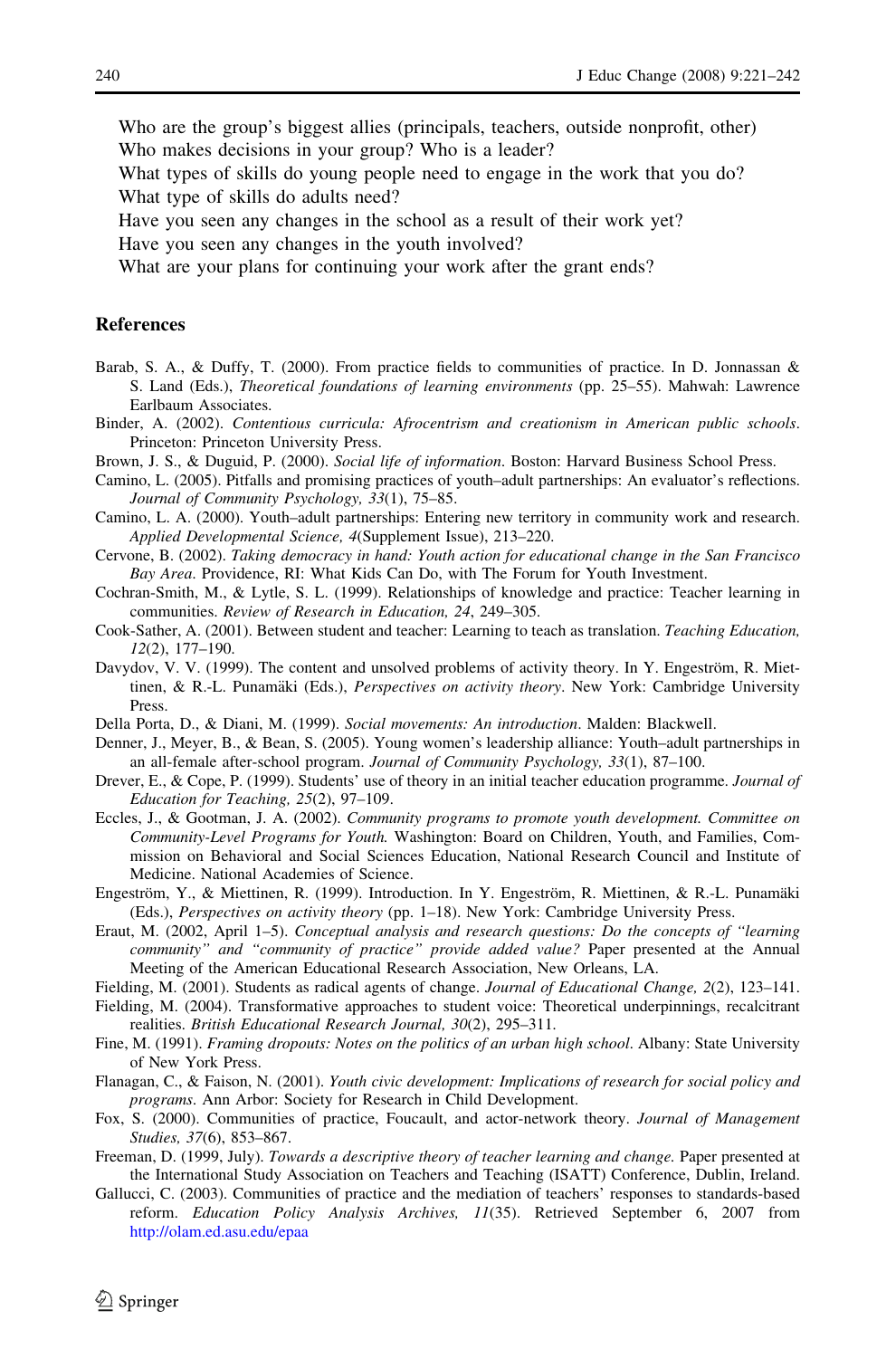- <span id="page-20-0"></span>Gamson, W. (1992). The social psychology of collective action. In A. Morris & C. Mueller (Eds.), Frontiers in social movement theory (pp. 53–76). New Haven: Yale University Press.
- Goodwillie S. (Ed.). (1993). Voices from the future: Our children tell us but violence in America. New York: Crown Publishers, Inc.
- Greeno, J. G., McDermott, R., Cole, K., Engle, R. A., Goldman, S., & Knudsen, J., et al. (1999). Research, reform, and aims in education: Models of action in search of each other. In E. C. Lagemann & L. Shulman (Eds.), Issues in education research: Problems and possibilities. San Francisco: Jossey-Bass.
- Greeno, J. G., & Middle School Mathematics through Applications Project Group (1998). The situativity of knowing, learning, and research. American Psychologist, 53(1), 5–26.
- Holdsworth, R., & Thomson, P. (2002). Options within the regulation and containment of student voice and/ or Students researching and acting for change: Australian experiences. Paper presented at the Annual Meeting of the American Educational Research Association, New Orleans.
- Holmes, J., & Meyerhoff, M. (1999). The community of practice: Theories and methodologies in language and gender research. Language in Society, 28, 173–183.
- Honig, M., Kahne, J., & McLaughlin, M. W. (2001). School-community connections: Strengthening opportunity to learn and opportunity to teach. In V. Richardson (Ed.), Handbook of research on teaching (4th ed., pp. 998–1028). Washington: American Educational Research Association.
- Jones, K., & Perkins, D. (2004). Youth–adult partnerships. In C. B. Fisher & R. M. Lerner (Eds.), Applied developmental science: An encyclopedia of research, policies, and programs. Thousand Oaks: Sage.
- Kirshner B., O'Donoghue J. L., & McLaughlin, M. W. (Eds.). (2003). New directions for youth development: Youth participation improving institutions and communities. San Francisco: Jossey-Bass.
- Kirshner, B. (2003). *The social formation of youth voice*. Paper presented at the International Conference on Civic Education, New Orleans, LA.
- Kushman, J. W. (Ed.). (1997). Look who's talking now: Student views of learning in restructuring schools (Vol. ED 028257). Washington: Office of Educational Research and Improvement.
- Larson, R., Walker, K., & Pearce, N. (2005). A comparison of youth-driven and adult-driven youth programs: Balancing inputs from youth and adults. Journal of Community Psychology, 33(1), 57–74.
- Lave, J. (1988). Cognition in practice. Cambridge: Cambridge University Press.
- Lave, J., & Wenger, E. (1991). Situated learning: Legitimate peripheral participation. New York: Cambridge University Press.
- Levin, B. (2000). Putting students at the centre in education reform. International Journal of Educational Change, 1(2), 155–172.
- Maynard, T. (2001). The student teacher and the school community of practice: A consideration of 'learning as participation. Cambridge Journal of Education, 31(1), 39–52.
- Miles, M. B., & Huberman, A. M. (1994). Qualitative data analysis. Thousand Oaks: Sage Publications, Inc.
- Milofsky, C. (1988). Structure and process in community self-help organization. In C. Milofsky (Ed.), Community organizations: Studies in resource mobilization and exchange (pp. 183–216). New York: Oxford University Press.
- Mitra, D. (2002). Making reform real: Involving youth in school reform. Unpublished Dissertation, Stanford University, Stanford, CA.
- Mitra, D. L. (2003). Student voice in school reform: Reframing student–teacher relationships. McGill Journal of Education, 38(2), 289–304.
- Mitra, D. L. (2004). The significance of students: Can increasing ''student voice'' in schools lead to gains in youth development. Teachers College Record, 106(4), 651–688.
- Mitra, D. L. (2005a). Increasing student voice and moving toward youth leadership. The Prevention Researcher, 13(1), 7–10.
- Mitra, D. L. (2005b). Adults advising youth: Leading while getting out of the way. Educational Administration Quarterly, 41(3), 520–553.
- Mitra, D. L. (2006a). Youth as a bridge between home and school: Comparing student voice and parent involvements as strategies for change. Education and Urban Society, 38(4), 455–480.
- Mitra, D. L. (2006b). Educational change on the inside and outside: The positioning of challengers. International Journal of Leadership Education, 9(4), 315–328.
- Mitra, D. L. (2007). Student voice in school reform: From listening to leadership. In D. Thiessen & A. Cook-Sather (Eds.), International handbook of student experience in elementary and secondary school (pp. 727–744). Dordrecht, Springer.
- Mitra, D. L. (in press). Student voice in school reform: Building youth–adult partnerships that strengthen schools and empower youth. Albany: State University of New York Press.
- Muncey, D., & McQuillan, P. (1991). *Empowering nonentities: Students in educational reform. Working* paper #5. Providence: School Ethnography Project, Coalition of Essential Schools, Brown University.